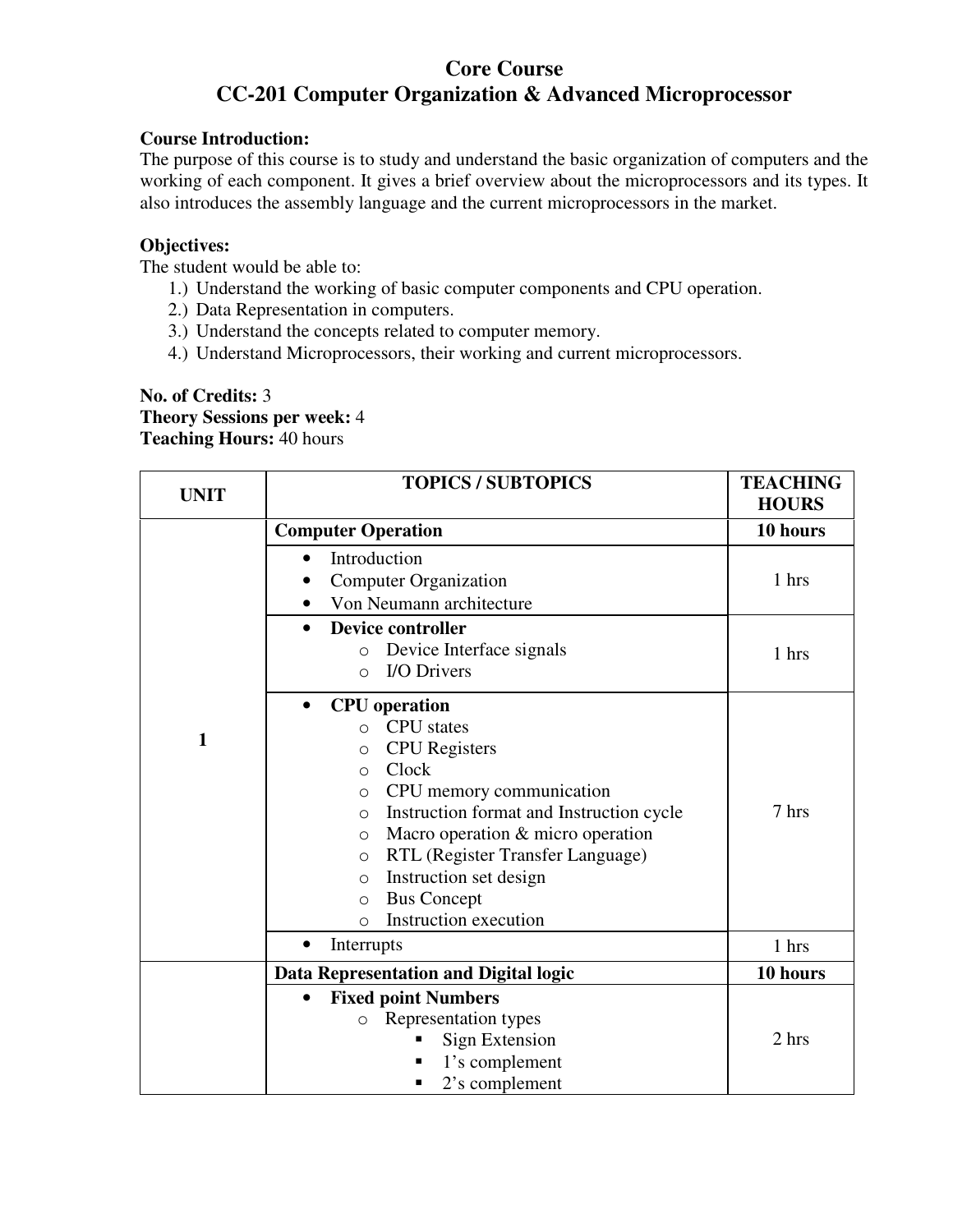|                  | <b>Floating point Numbers</b>                        |          |
|------------------|------------------------------------------------------|----------|
|                  | <b>IEEE</b> Representation<br>$\circ$                |          |
|                  | (Only Single precision)                              | 3 hrs    |
|                  | Normalization<br>$\circ$                             |          |
|                  | Excess code<br>O                                     |          |
|                  |                                                      |          |
|                  | Gates                                                |          |
|                  | <b>AND</b><br>$\circ$                                |          |
|                  | <b>OR</b><br>$\circ$                                 |          |
|                  | <b>NOT</b><br>$\circ$                                |          |
|                  | X-OR<br>$\circ$                                      |          |
|                  | X-NOR<br>O                                           |          |
| $\boldsymbol{2}$ | <b>NAND</b><br>$\circ$                               |          |
|                  | <b>NOR</b><br>$\circ$                                |          |
|                  | <b>Flip-flops</b>                                    | 5 hrs    |
|                  | $R-S$<br>$\Omega$                                    |          |
|                  | JK<br>$\Omega$                                       |          |
|                  | D<br>$\Omega$                                        |          |
|                  | T<br>$\bigcirc$                                      |          |
|                  | Half adder and Full adder                            |          |
|                  | <b>Encoder and Decoder</b>                           |          |
|                  | Multiplexer and Demultiplexer                        |          |
|                  |                                                      |          |
|                  | Note: Only Block diagram and truth table.            |          |
|                  | <b>Memory Organization &amp; Management</b>          | 10 Hours |
|                  | <b>Classification of memory</b><br>$\bullet$         |          |
|                  | By functionality (main, auxiliary, cache,<br>$\circ$ |          |
|                  | associative, virtual)                                | 2 hrs    |
|                  | By access (random access, sequential access,<br>O    |          |
|                  | semi random)                                         |          |
|                  | By capability (RAM, ROM)<br>О                        |          |
|                  | Memory hierarchy                                     |          |
|                  | Memory parameters                                    |          |
| 3                | Main memory Limitation                               | 3 hrs    |
|                  | Instruction prefetch                                 |          |
|                  | Write Buffer                                         |          |
|                  | <b>Cache memory</b><br>$\bullet$                     |          |
|                  | Cache principle<br>$\circ$                           |          |
|                  | Cache hit and cache miss<br>$\circ$                  |          |
|                  | Mapping (direct, associative, se associative)<br>O   | 5 hrs    |
|                  |                                                      |          |
|                  |                                                      |          |
|                  | Cache replacement<br>O                               |          |
|                  | Cache write<br>$\circ$<br>Cache coherence<br>$\circ$ |          |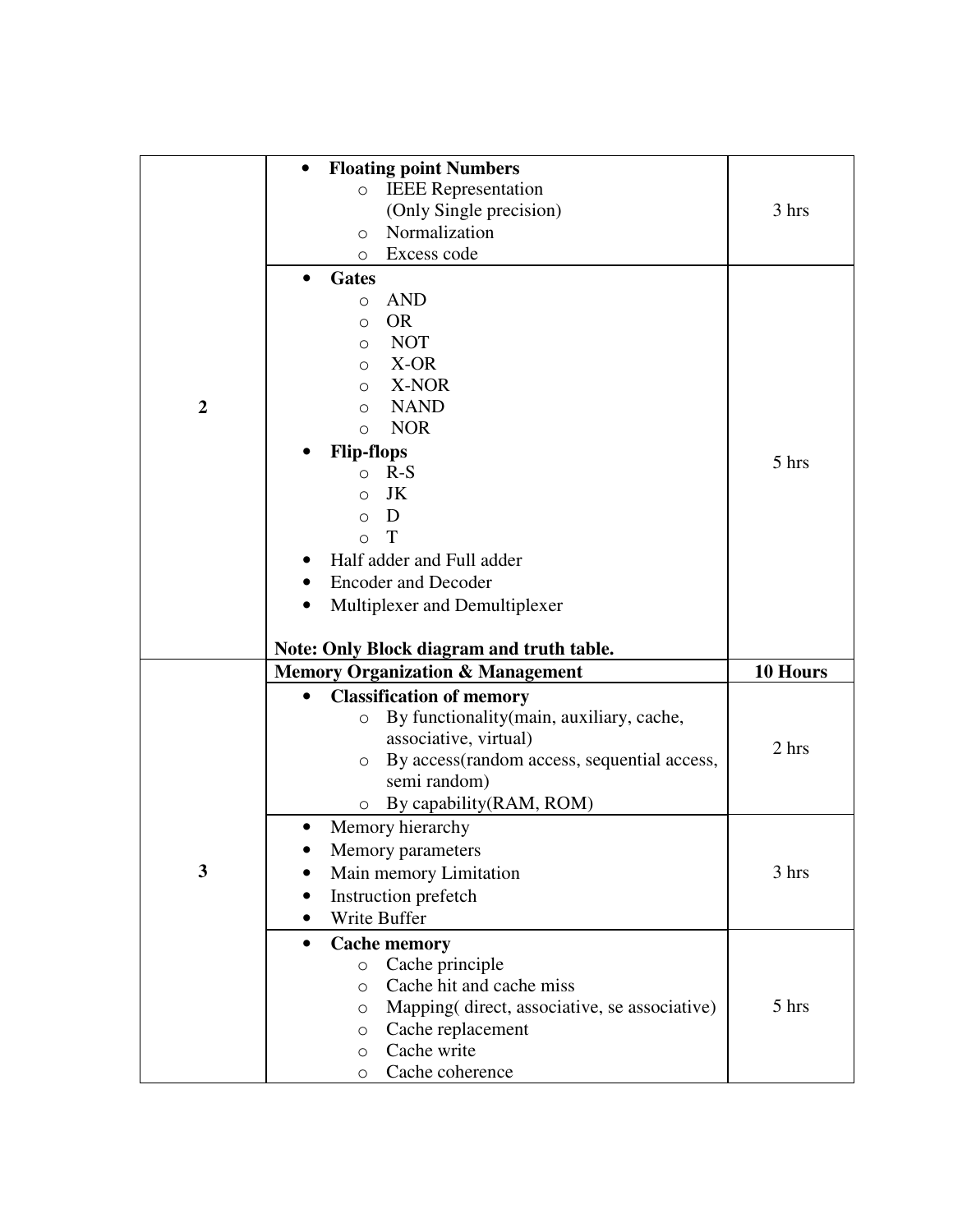|                         | <b>Microprocessors</b>                                                                                                                                                                                                                                                                                                                                                                                                                       | 10 hours |
|-------------------------|----------------------------------------------------------------------------------------------------------------------------------------------------------------------------------------------------------------------------------------------------------------------------------------------------------------------------------------------------------------------------------------------------------------------------------------------|----------|
|                         | <b>Introduction to microprocessors</b><br>$\bullet$<br>Microcontroller<br>$\circ$<br>RISC & CISC Microprocessors<br>$\circ$<br>Scalar & super scalar processors<br>$\circ$<br>Vector & array processors<br>$\circ$                                                                                                                                                                                                                           | 2 hrs    |
|                         | <b>Intel 8086</b><br>$\bullet$<br>Pin description<br>$\circ$<br>Operating modes<br>$\circ$<br>Maximum mode pin description<br>Minimum mode pin description<br>п<br>8086 Register organization<br>$\circ$<br><b>BIU &amp; EU</b><br>$\Omega$<br>Addressing modes of 8086<br>$\bigcirc$<br>Interrupts<br>$\circ$                                                                                                                               | 6 hrs    |
| $\overline{\mathbf{4}}$ | <b>Introduction to Advanced Microprocessors</b><br>Chronology of Intel processors<br>$\circ$<br>Pentium<br>٠<br>Pentium Pro<br>п<br>Pentium II<br>п<br>Pentium III<br>п<br>Pentium IV<br>п<br>Itanium<br>Latest Intel processors<br>$\circ$<br>Atom<br>▪<br>I <sub>3</sub><br>■<br>I <sub>5</sub><br>I7<br>П<br>AMD processors<br>O<br>MIPS processors<br>$\circ$<br>SUN's Sparc processor<br>$\circ$<br>Mobile/Tablet processors<br>$\circ$ | 2 hrs    |

**Note: Demo/Assignments of Assembly language programs based on addition, subtraction, multiplication and division should be shown/ given to the students. Programs/Instructions based on these programs should NOT be asked in examination.** 

**Textbook:**  Computer Organization and Advanced Microprocessors By: Tripti Dodiya & Zakiya Malek Publisher: Cengage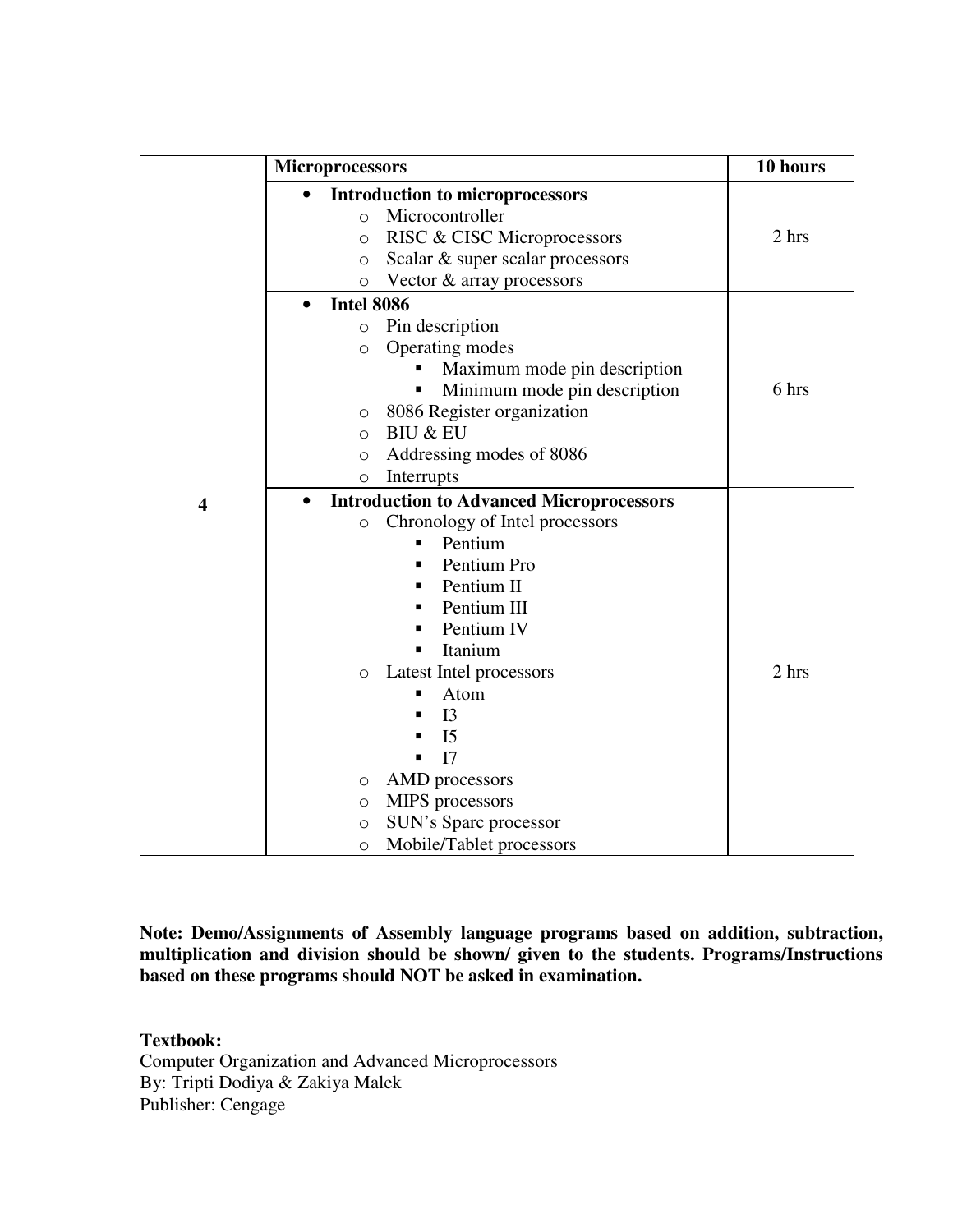## **Reference Books:**

- 1. Computer architecture and organization By: B Govindrajalu Publisher: Tata Mcgraw Hill
- 2. Advanced Microprocessors and Interfacing By: - Badri Ram Publisher: Tata Mcgraw Hill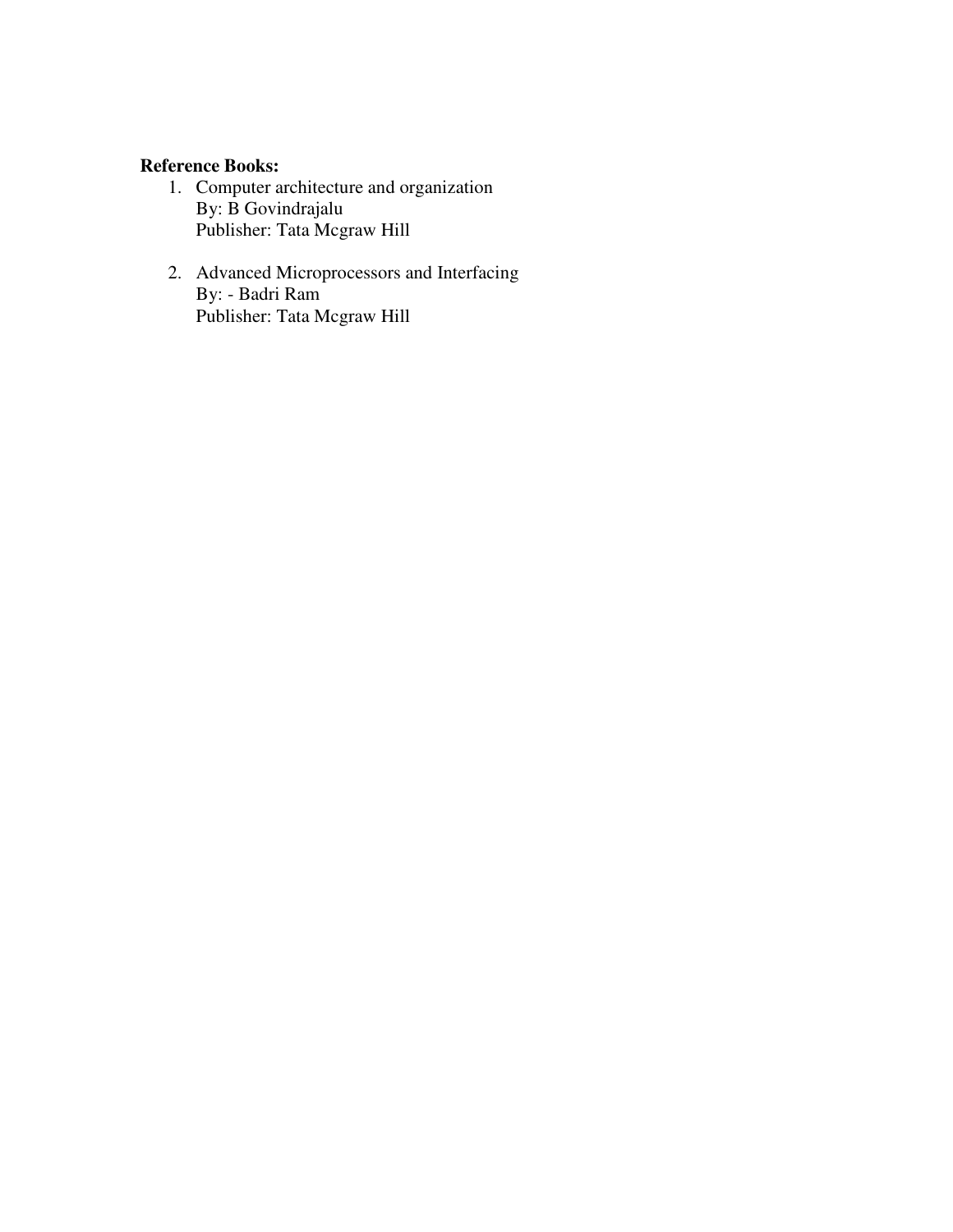# **Core Course CC-202 Data Structures**

#### **Course Introduction:**

This course introduces students to get the detailed knowledge of basic data structures, representations, building and use of these data structures in different applications in real world.

#### **Objectives:**

Students would be able to:

- 1.) Understand the concept, role and importance of data structure.
- 2.) Recognize the use of data structure for real applications.
- 3.) Identify the key differences between various data structures.
- 4.) Comprehend the type of data structure to apply according to the scenery of applications.
- 5.) Be aware about the real building of the data structure using various programming languages.
- 6.) Implement the various operations of data structures by using algorithms.

## **No. of Credits:** 3 **Theory Sessions per week:** 4 **Teaching Hours:** 40 hours

| <b>UNIT</b> | <b>TOPICS / SUBTOPICS</b>                                         | <b>TEACHING</b><br><b>HOURS</b> |
|-------------|-------------------------------------------------------------------|---------------------------------|
|             | <b>Introduction to Data Structures, Arrays &amp; Linked List</b>  | 10 hours                        |
|             | <b>Introduction</b><br>$\bullet$                                  |                                 |
|             | Data<br>$\Omega$                                                  |                                 |
|             | Data Types<br>$\Omega$                                            |                                 |
|             | <b>Abstract Data Types (Primitive)</b><br>п                       |                                 |
|             | User-Defined Data Types (Non-Primitive)<br>п                      | 2 hrs                           |
|             | Data Structures:<br>$\bigcirc$                                    |                                 |
|             | Definition<br>$\bigcirc$                                          |                                 |
|             | Classification of Data Structures and details of each<br>$\Omega$ |                                 |
|             | classifications                                                   |                                 |
| 1           | <b>Array</b>                                                      |                                 |
|             | Definition<br>$\Omega$                                            |                                 |
|             | Mapping<br>$\Omega$                                               | 1 hrs                           |
|             | Sparce Matrix<br>$\circ$                                          |                                 |
|             | <b>Linked list</b><br>$\bullet$                                   |                                 |
|             | Comparison of Array and Linked List<br>$\circ$                    |                                 |
|             | Types of Linked Lists<br>$\circ$                                  |                                 |
|             | Representation of Linked Lists<br>$\circ$                         | 2 hrs                           |
|             | Operations on Doubly Linked Lists (Algorithm and<br>$\circ$       |                                 |
|             | Explanation)                                                      |                                 |
|             | Creation                                                          |                                 |
|             | Traversal                                                         |                                 |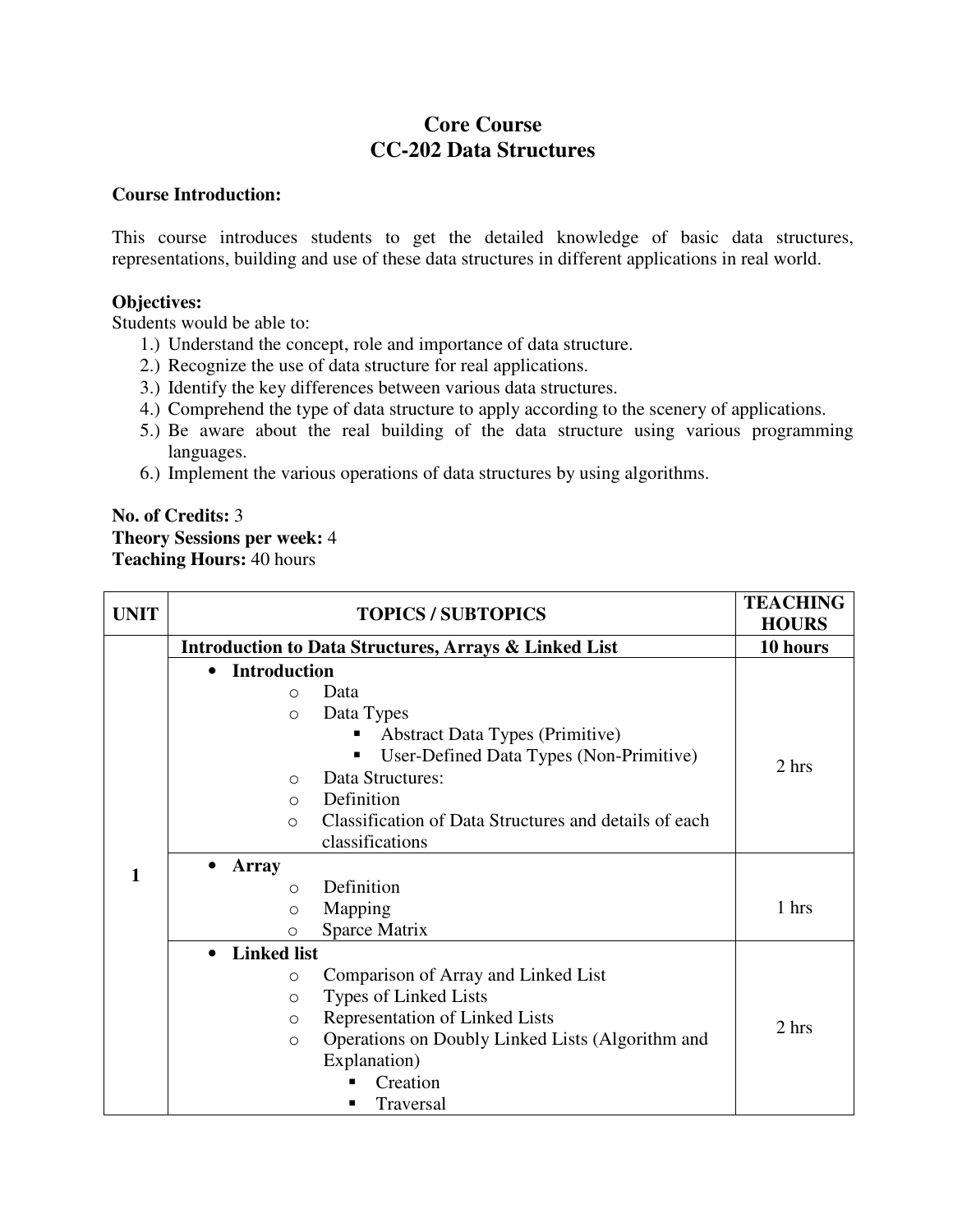|                | Insertion<br>٠                                                      |          |
|----------------|---------------------------------------------------------------------|----------|
|                | At Front<br>1.                                                      |          |
|                | ii.<br>In Between (After and Before)                                |          |
|                | iii.<br>At End                                                      |          |
|                | Deletion<br>п                                                       |          |
|                | From Beginning<br>1.                                                |          |
|                | From Between<br>11.                                                 |          |
|                | iii.<br>From End                                                    |          |
|                | <b>Searching:</b><br>$\bullet$                                      |          |
|                | Introduction to Searching<br>$\circ$                                |          |
|                | <b>Searching Techniques:</b><br>$\circ$                             | 2 hrs    |
|                | <b>Sequential Search</b>                                            |          |
|                | <b>Binary Search</b><br>п                                           |          |
|                | Sorting:<br>$\bullet$                                               |          |
|                | Introduction to Sorting<br>$\circ$                                  |          |
|                | <b>Sorting Techniques:</b><br>$\circ$                               |          |
|                | Bubble sort                                                         |          |
|                | Selection sort<br>٠                                                 | 3 hrs    |
|                | Insertion sort                                                      |          |
|                | Quick sort                                                          |          |
|                | Merge sort                                                          |          |
|                | <b>Stack &amp; Queues</b>                                           | 10 hours |
|                | Stack:<br>$\bullet$                                                 |          |
|                | Introduction (Idea of the Stack)<br>$\circ$                         |          |
|                | Operations of the Stack (Algorithm and Explanation)<br>O            |          |
|                | Implementation of the Stack (Using linked list)                     |          |
|                | $\circ$<br><b>Applications of the Stack:</b><br>$\circ$             |          |
|                | Definition: Reverse and Polish                                      | 5 hrs    |
| $\overline{2}$ | Conversion: Infix to Postfix using manually<br>п                    |          |
|                | and stack for parenthesis and Non-parenthesis                       |          |
|                | (with Algorithm)                                                    |          |
|                | • Recursion(Definition)                                             |          |
|                | Queue:                                                              |          |
|                |                                                                     |          |
|                | Introduction (Idea of the Queue)<br>$\circ$                         |          |
|                | Types of Queue<br>$\circ$                                           | 5 hrs    |
|                | Operations of Simple and Circular Queue (Algorithm<br>$\circ$       |          |
|                | and Explanation)<br>Implementation of the Queue (Using Linked list) |          |
|                | $\circ$<br><b>Tree</b>                                              | 10 hours |
|                | Introduction<br>$\bullet$                                           |          |
|                |                                                                     |          |
|                | Terminology                                                         |          |
|                | <b>Binary Tree:</b>                                                 |          |
|                | Definition<br>$\Omega$                                              | 5 hrs    |
|                | Representation of Binary Tree<br>$\circ$                            |          |
|                | Operation on Binary Tree<br>$\circ$                                 |          |
|                | Creation                                                            |          |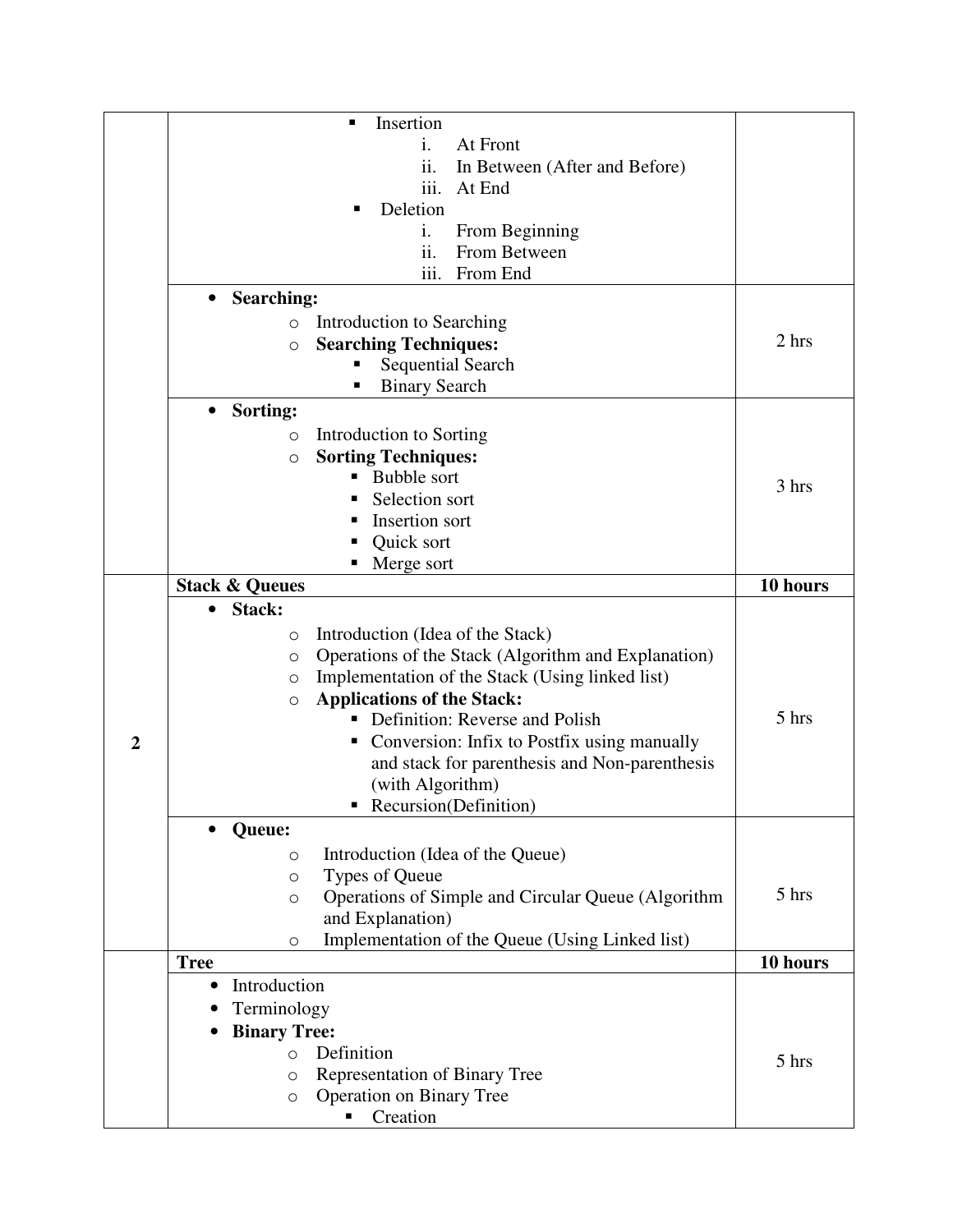|                         | Insertion<br>٠                                             |          |
|-------------------------|------------------------------------------------------------|----------|
|                         | Deletion<br>٠                                              |          |
|                         | Traversal (Pre-Order, In-Order and Post-                   |          |
| 3                       | Order)                                                     |          |
|                         | Conversion from (Pre, In or Post) into Binary<br>٠         |          |
|                         | Tree                                                       |          |
|                         | <b>Types of Binary Tree</b>                                |          |
|                         | <b>Full Binary Tree</b>                                    |          |
|                         | $\circ$                                                    |          |
|                         | <b>Complete Binary Tree</b><br>$\circ$                     |          |
|                         | <b>Binary Search Tree</b><br>$\Omega$                      |          |
|                         | <b>Expression Tree</b><br>O                                | 5 hrs    |
|                         | <b>Threaded Binary Tree</b><br>O                           |          |
|                         | Heap Tree<br>$\Omega$                                      |          |
|                         | Height Balanced Tree (AVL Tree)<br>$\circ$                 |          |
|                         | <b>B-Tree</b><br>∩                                         |          |
|                         | Graph                                                      | 10 hours |
|                         | Introduction<br>$\bullet$                                  |          |
|                         | <b>Basic Terminology</b>                                   |          |
|                         | <b>Representation of Graph</b>                             |          |
|                         | Adjacency Matrix (Array)<br>$\Omega$                       |          |
|                         | Adjacency Linked<br>$\Omega$                               | 6 hrs    |
|                         | <b>Traversal of Graph</b>                                  |          |
| $\overline{\mathbf{4}}$ | Breadth First Traversal (Algorithm and Tracing)<br>$\circ$ |          |
|                         | Depth First Traversal (Algorithm and Tracing)<br>$\circ$   |          |
|                         | <b>Application of Graph</b>                                |          |
|                         | <b>Spanning Tree</b><br>O                                  |          |
|                         |                                                            |          |
|                         | п                                                          |          |
|                         | Minimum Spanning Tree (BFS and DFS)<br>п                   |          |
|                         | Prim's Algorithm<br>Ξ                                      | 4 hrs    |
|                         | Kruskal's Algorithm<br>Shortest Path Algorithm<br>$\circ$  |          |

Data and File Structures using C Publisher: Oxford By Reema Thareja

# **Reference Book**:

- 1. Data Structures and Algorithms in C++ Publisher: Dreamtech By B. M. Harvani
- 2. Magnifying Data Structures Publisher: PHI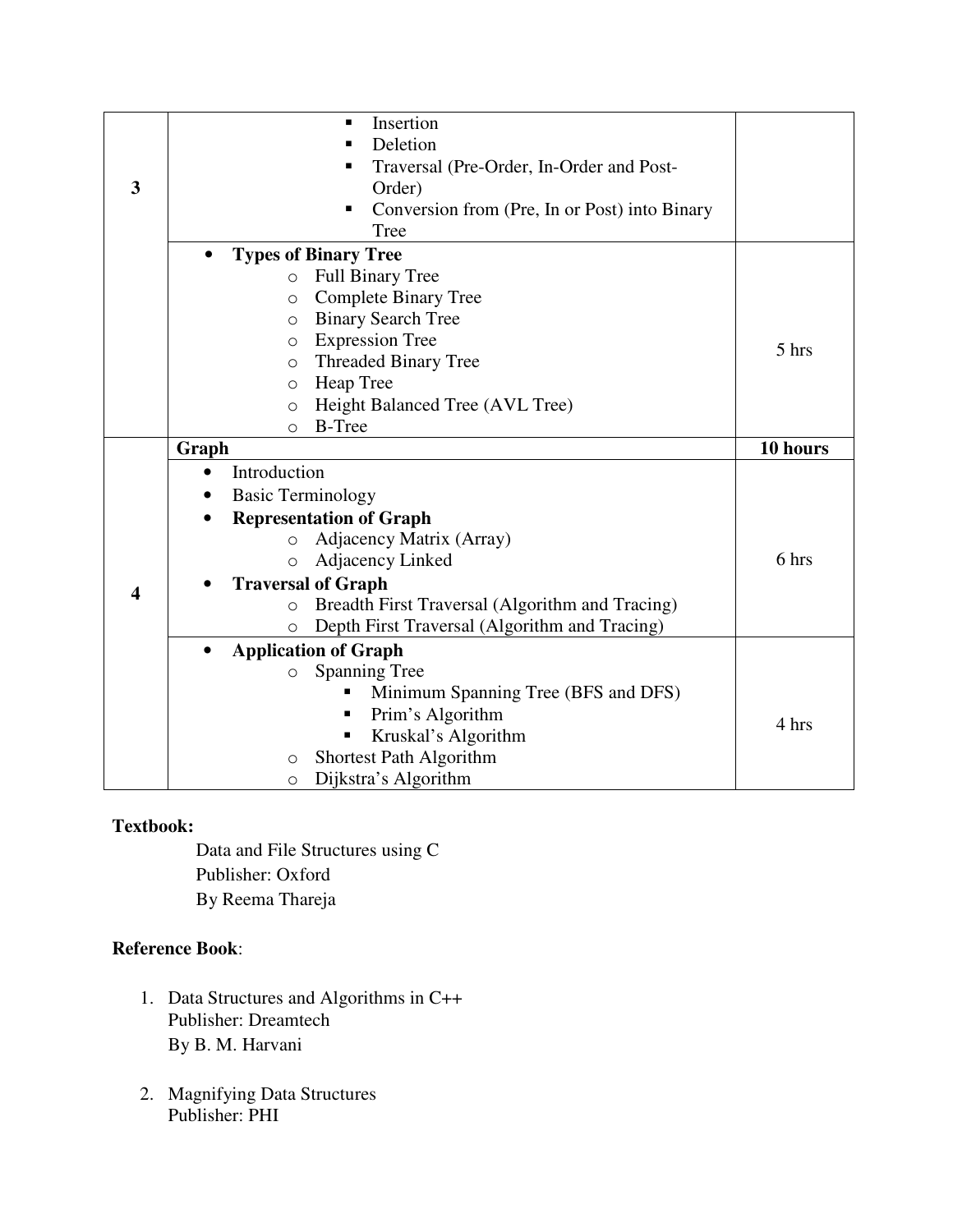By: Arpita Gopal

- 3. Data Structures using  $C & C ++$ Publisher: Wiley-India By : Rajesh K. Shukla
- 4. Introduction to Data Structures in C Publisher: Pearson Education By: Ashok N. Kamthane
- 5. Data Structures Using C Publisher: Pearson Education By : A. K Sharma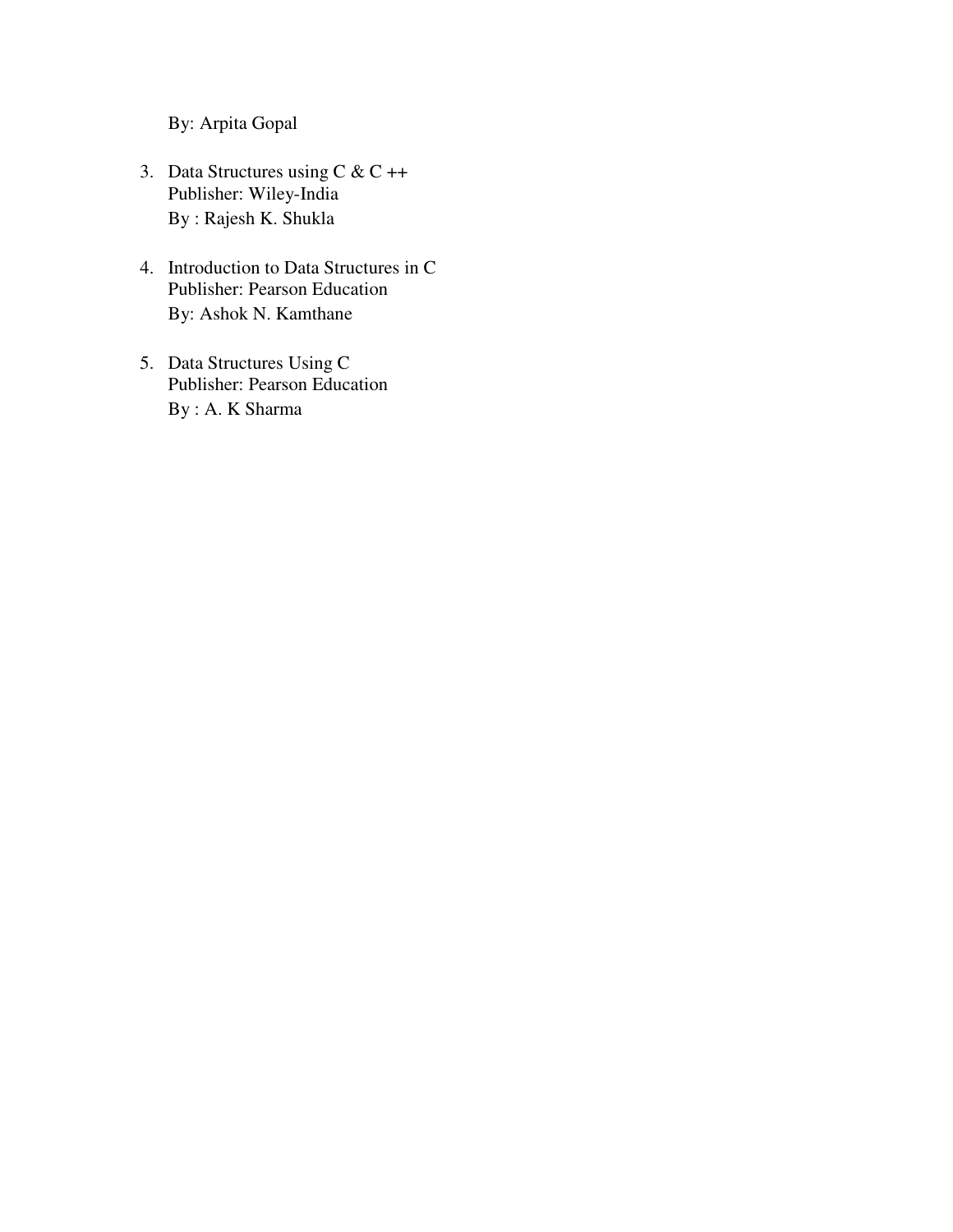# **Core Course CC- 203 Object Oriented Concepts and Programming**

#### **Course Introduction:**

Students will be provided with the overview of objects and basic knowledge of C++ programming language – Class, Objects, Constructors, Destructors, Virtual Functions, Templates, etc.

### **Objectives:**

Students would be able to:

- 1.) Get in-depth practical knowledge of C++ language.
- 2.) Understand how to use C++ programming real-life applications.

## **No. of Credits:** 3 **Theory Sessions per week:** 4 **Teaching Hours:** 40 hours

| <b>UNIT</b> | <b>TOPICS / SUBTOPICS</b>                                     | <b>TEACHING</b> |
|-------------|---------------------------------------------------------------|-----------------|
|             |                                                               | <b>HOURS</b>    |
|             | <b>OOPS</b> Introduction                                      | 10 hours        |
|             | <b>Overview of Object Oriented Programming</b><br>$\bullet$   |                 |
|             | Introduction to Object Oriented Programming<br>$\circ$        |                 |
|             | Procedure Oriented and Object Oriented<br>$\circ$             |                 |
|             | Difference Between C and C++<br>$\Omega$                      |                 |
|             | $C++$ Output/ Input<br>$\circ$                                |                 |
|             | Keywords in C++<br>$\circ$                                    |                 |
|             | New style of header file specification<br>$\circlearrowright$ |                 |
|             | Comments in $C++$<br>$\circ$                                  |                 |
|             | Variables in $C++$<br>$\Omega$                                | 6 hrs           |
|             | Reference Variables in C++<br>$\circ$                         |                 |
| 1           | The bool Data type<br>$\circ$                                 |                 |
|             | Importance of function prototyping in $C++$<br>$\circ$        |                 |
|             | <b>Function Overloading</b><br>$\circ$                        |                 |
|             | <b>Default Arguments</b><br>$\circ$                           |                 |
|             | <b>Inline Function</b><br>$\Omega$                            |                 |
|             | <b>Scope Resolution Operator</b><br>$\circ$                   |                 |
|             | <b>Classes And Object</b><br>$\bullet$                        |                 |
|             | Structures in C<br>$\Omega$                                   |                 |
|             | Structure in C++<br>O                                         |                 |
|             | <b>Access Specifier</b><br>$\circlearrowright$                | 4 hrs           |
|             | Classes<br>$\circ$                                            |                 |
|             | Objects in $C++$<br>$\circ$                                   |                 |
|             | <b>Characteristics of Access Specifier</b><br>$\circ$         |                 |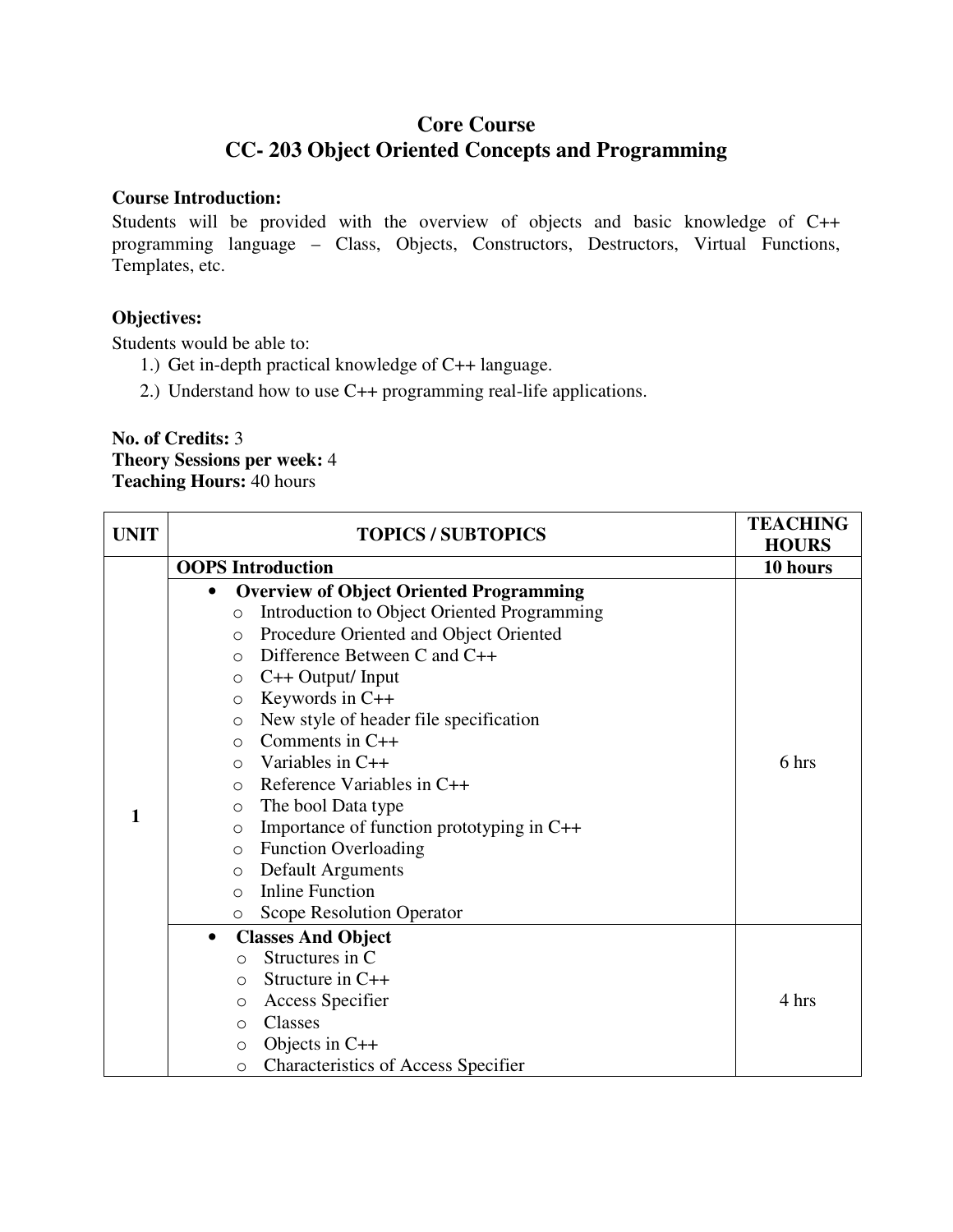|                | Function outside a class<br>$\circ$                                         |                   |
|----------------|-----------------------------------------------------------------------------|-------------------|
|                | Initialization of variable in C++<br>$\Omega$                               |                   |
|                | <b>Arrow Operator</b><br>$\circ$                                            |                   |
|                | 'this' pointer<br>$\circ$                                                   |                   |
|                | More on++Classes and Object, Dynamic Memory Management,                     | 10 hours          |
|                | <b>Constructor &amp; Destructor</b>                                         |                   |
|                | <b>More on Classes and Objects</b>                                          |                   |
|                | <b>Member Functions and Data Members</b><br>$\bigcirc$                      |                   |
|                | <b>Friend Functions</b><br>$\circ$                                          |                   |
|                | <b>Friend Class</b><br>$\circ$                                              |                   |
|                | Array of Class Object<br>$\circ$                                            | 5 hrs             |
|                | Passing Class Objects to Function<br>$\circ$                                |                   |
|                | <b>Returning Objects from Functions</b><br>$\circ$<br><b>Nested Classes</b> |                   |
|                | $\Omega$                                                                    |                   |
| $\overline{2}$ | Namespaces<br>$\circ$<br>$\bullet$                                          |                   |
|                | <b>Dynamic Memory Management</b><br>Introduction<br>$\circ$                 |                   |
|                | Dynamic Memory Allocation Using "new"<br>O                                  | 2 hrs             |
|                | <b>Dynamic Memory Deallocation</b><br>O                                     |                   |
|                | "Set_New_Handler" Function<br>$\circ$                                       |                   |
|                | <b>Constructor and Destructor</b>                                           |                   |
|                | Constructor<br>$\Omega$                                                     |                   |
|                | <b>Characteristics of Constructor</b><br>$\circ$                            |                   |
|                | <b>Types of Constructor</b><br>O                                            | 3 hrs             |
|                | Destructor<br>$\Omega$                                                      |                   |
|                | <b>Characteristics of Destructor</b><br>$\circ$                             |                   |
|                | <b>Inheritance and Polymorphism</b>                                         | 10 hours          |
|                | <b>Inheritance</b><br>$\bullet$                                             |                   |
|                | Introduction<br>$\Omega$                                                    |                   |
|                | Advantages of Inheritance<br>O                                              |                   |
|                | 'Protected' Access specifier<br>$\circ$                                     |                   |
|                | Inheritance using different access specifier<br>O                           | $5\ \mathrm{hrs}$ |
|                | Initialization of Base class members through derived class<br>O             |                   |
| 3              | object                                                                      |                   |
|                | Different forms of Inheritance<br>$\Omega$                                  |                   |
|                | <b>Function Overriding</b><br>$\circ$                                       |                   |
|                | <b>Virtual Functions and Inheritance</b><br>$\bullet$                       |                   |
|                | Introduction<br>$\Omega$                                                    |                   |
|                | Pointers to derived class<br>$\circ$                                        |                   |
|                | Rules for virtual function<br>$\Omega$                                      | 5 hrs             |
|                | <b>Internals of Virtual Functions</b><br>$\Omega$                           |                   |
|                | Pure virtual function<br>O                                                  |                   |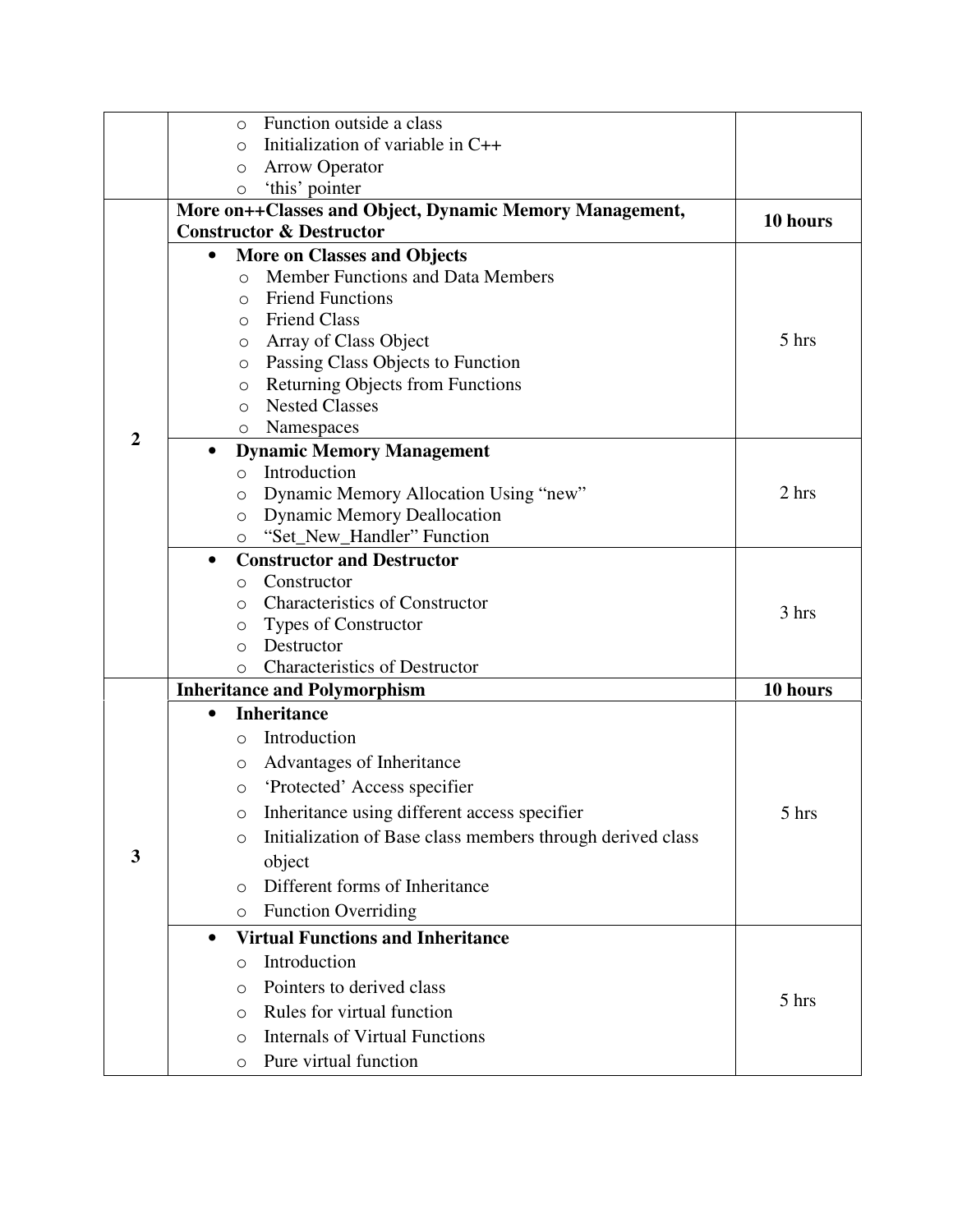|   | $\Omega$         | Virtual Base class                                                 |          |
|---|------------------|--------------------------------------------------------------------|----------|
|   | $\Omega$         | Virtual destructor                                                 |          |
|   | $\Omega$         | Abstract class                                                     |          |
|   | $\Omega$         | Limitations of virtual Function                                    |          |
|   | $\Omega$         | Early binding v /s Late binding                                    |          |
|   |                  | <b>Operator Overloading, Constructor-Destructor Invocation and</b> | 10 hours |
|   | <b>Templates</b> |                                                                    |          |
|   |                  | <b>Operator Overloading</b>                                        |          |
|   | $\bigcirc$       | Introduction                                                       |          |
|   | O                | Operators that can be overloaded                                   |          |
|   | O                | Overloading Unary Operator using member Functions                  |          |
|   | $\circ$          | Overloading Unary Operator using friend Functions                  | 5 hrs    |
|   | $\circ$          | Overloading Binary Operator using member Functions                 |          |
|   | $\circ$          | Overloading Binary Operator using friend Functions                 |          |
|   | $\circ$          | Why to Overload Operators using friend Function?                   |          |
|   | $\circ$          | <b>Rules for Operator Overloading</b>                              |          |
|   | $\bullet$        | <b>Constructor- Destructor Invocation</b>                          |          |
| 4 | O                | Introduction                                                       |          |
|   | O                | Order of Invocation of Constructors and destructors                | 2 hrs    |
|   | $\circ$          | Destructors in Action                                              |          |
|   | $\circ$          | <b>Type Conversions</b>                                            |          |
|   | $\bullet$        | <b>Templates</b>                                                   |          |
|   | $\Omega$         | Introduction                                                       |          |
|   | O                | <b>Function Templates</b>                                          |          |
|   | $\circ$          | Function Templates with multiple parameters                        |          |
|   | O                | <b>Overloading Function Template</b>                               | 3 hrs    |
|   | $\circ$          | <b>Class Template</b>                                              |          |
|   | $\circ$          | Class Template with multiple parameters                            |          |
|   | $\circ$          | <b>Nested Class Templates</b>                                      |          |
|   | $\circ$          | Advantages of using Templates                                      |          |

Object Oriented Programming with C++ Publication: Pearson By Subhash KU

## **Reference Book**:

1. Object-Oriented Programming with C++ (Second Edition) Publication: PHI By Poornachandra Sarang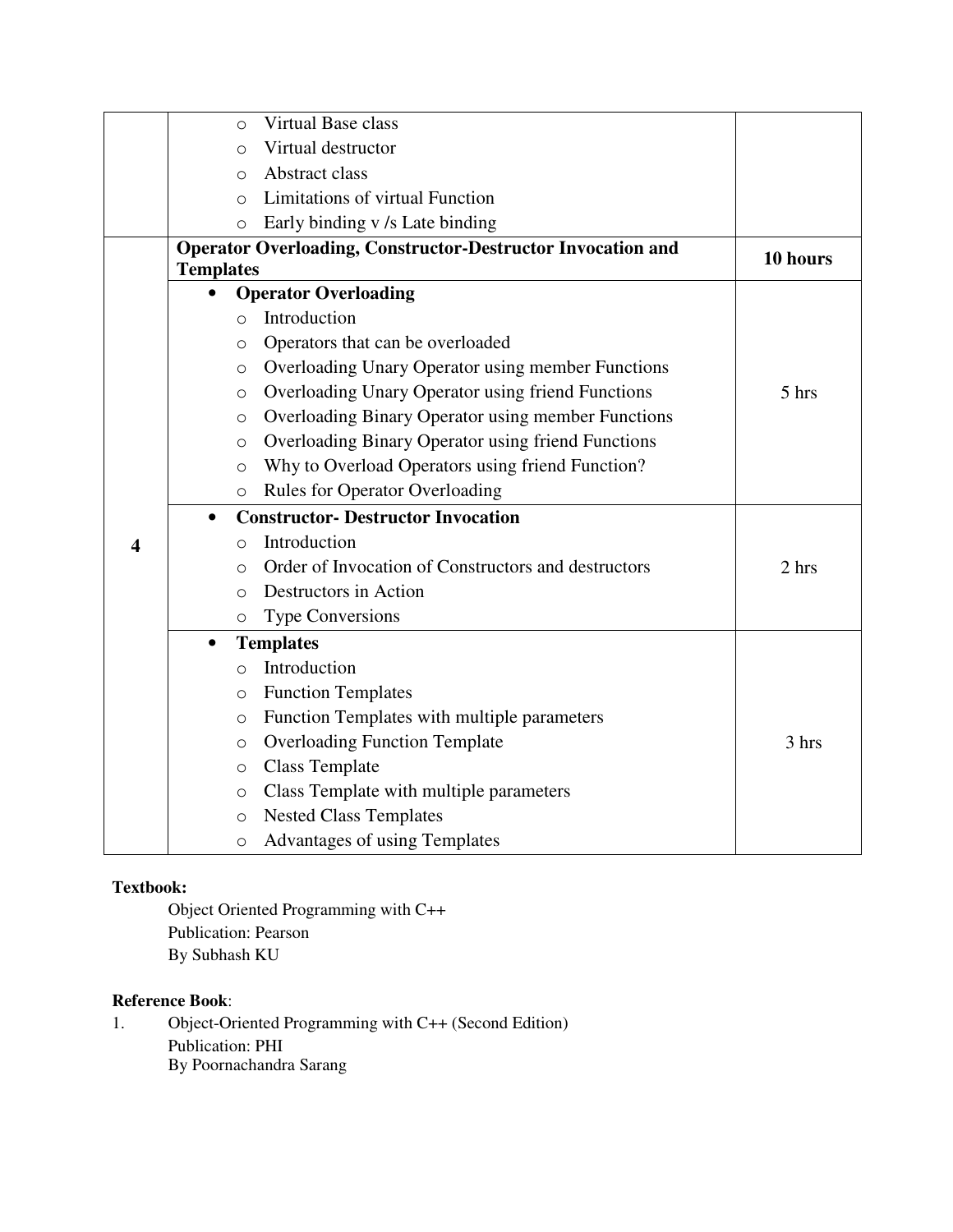- 2. Object Oriented Programming using C++ Publication: Cengage Learning By Joyce Farrell
- 3. Object Oriented Programming In C++ Publication: Wiley India Edition By Rajesh K. Shukla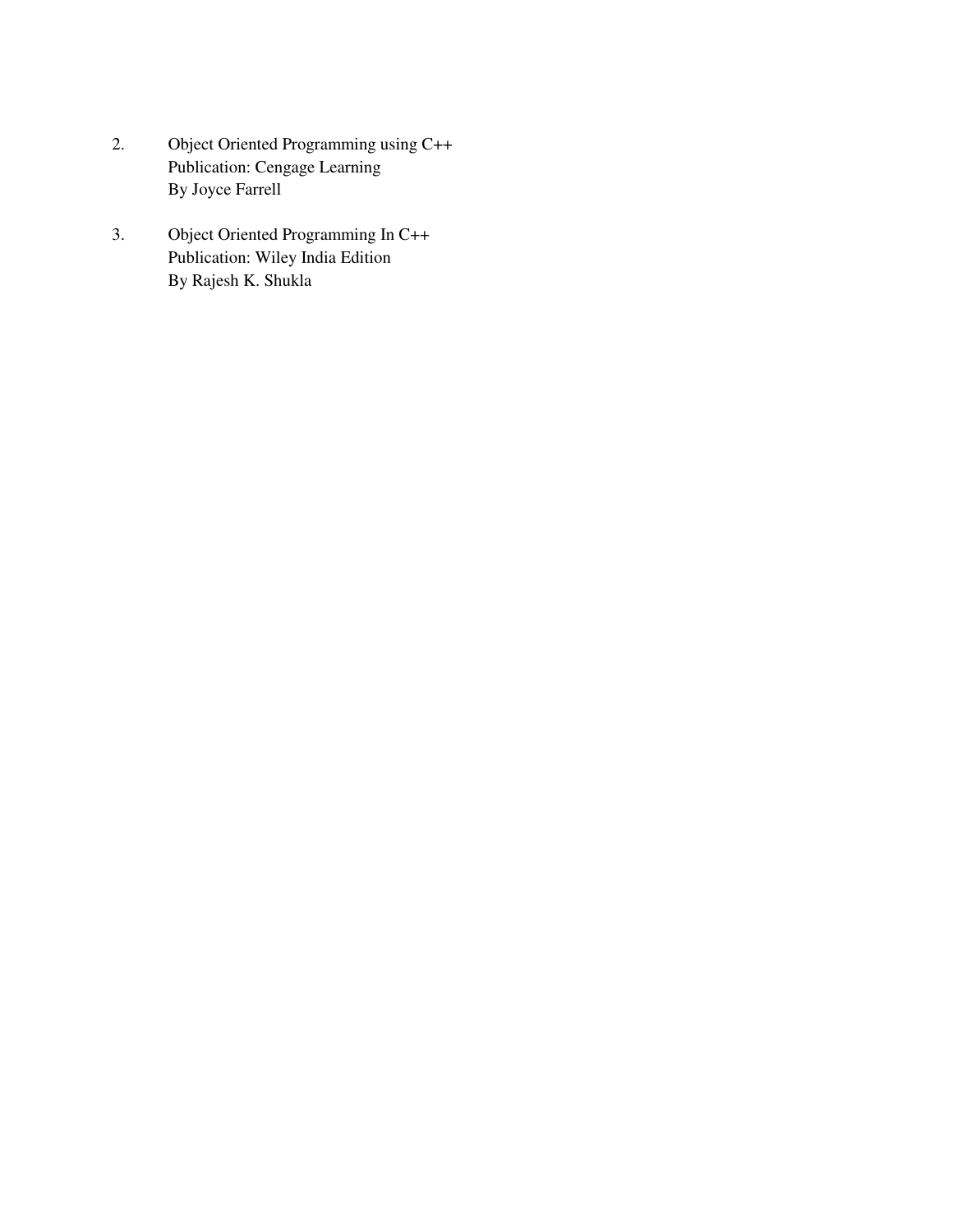# **Core Course CC-204 Fundamentals of Operating System**

# **Course Introduction:**

This course covers fundamentals of processes, scheduling concepts, memory management, I/O and file systems in a typical operating system.

# **Objectives:**

Students would be able to

- 1.) Know the components of an operating system
- 2.) Understand the basics of process management and memory management.
- 3.) Know the concepts of I/O and file systems
- 4.) Provide information about the functions and roles of each of the components of the operating system.

# **No. of credits:** 3 **Lectures per week:** 4 **Teaching Hours:** 40 hours

| <b>UNIT</b> | <b>TOPICS/SUB TOPICS</b>                                                                                                                                                                                                                                                                                                                                                                                                                                                                                                                                                                                                                                          | <b>TEACHING</b><br><b>HOURS</b> |
|-------------|-------------------------------------------------------------------------------------------------------------------------------------------------------------------------------------------------------------------------------------------------------------------------------------------------------------------------------------------------------------------------------------------------------------------------------------------------------------------------------------------------------------------------------------------------------------------------------------------------------------------------------------------------------------------|---------------------------------|
|             | <b>Introduction to Operating System &amp; Processor Management</b>                                                                                                                                                                                                                                                                                                                                                                                                                                                                                                                                                                                                | 10 hours                        |
|             | <b>Introduction to Operating System</b><br>$\bullet$<br>o What is Operating System?<br>o Operating system software<br>o Types of Operating System                                                                                                                                                                                                                                                                                                                                                                                                                                                                                                                 | 2 hrs                           |
| 1.          | <b>Processor Management</b><br>$\bullet$<br>Job Scheduler, Process Scheduler,<br><b>Job and Process Status</b><br><b>Process Control Block</b><br>$\bigcirc$<br>Process Scheduling Policies<br>$\circ$<br>Process Scheduling Algorithms:<br>$\circ$<br>First Come First Serve, Shortest Job Next, Priority<br>Scheduling, Shortest Remaining Time, Round Robin<br><b>Process Synchronization</b><br>$\bullet$<br>What is parallel Processing?<br><b>Typical Multiprocessing configurations</b><br>$\circ$<br>Process Synchronization Software-test and set, Wait and<br>$\circ$<br>Signal<br>Semaphores<br>Process Cooperation-Producers and consumers<br>$\circ$ | 8 hrs                           |
|             | <b>Deadlock &amp; Device Management</b>                                                                                                                                                                                                                                                                                                                                                                                                                                                                                                                                                                                                                           | 10 hours                        |
|             | <b>Deadlock</b><br>$\bullet$<br>Seven cases for dead lock<br><b>Conditions for Deadlock</b><br>$\bigcirc$<br><b>Strategies for handling Deadlocks</b><br><b>Starvation</b> (Dining Philosophers Problem)<br>$\circ$                                                                                                                                                                                                                                                                                                                                                                                                                                               | 5 hrs                           |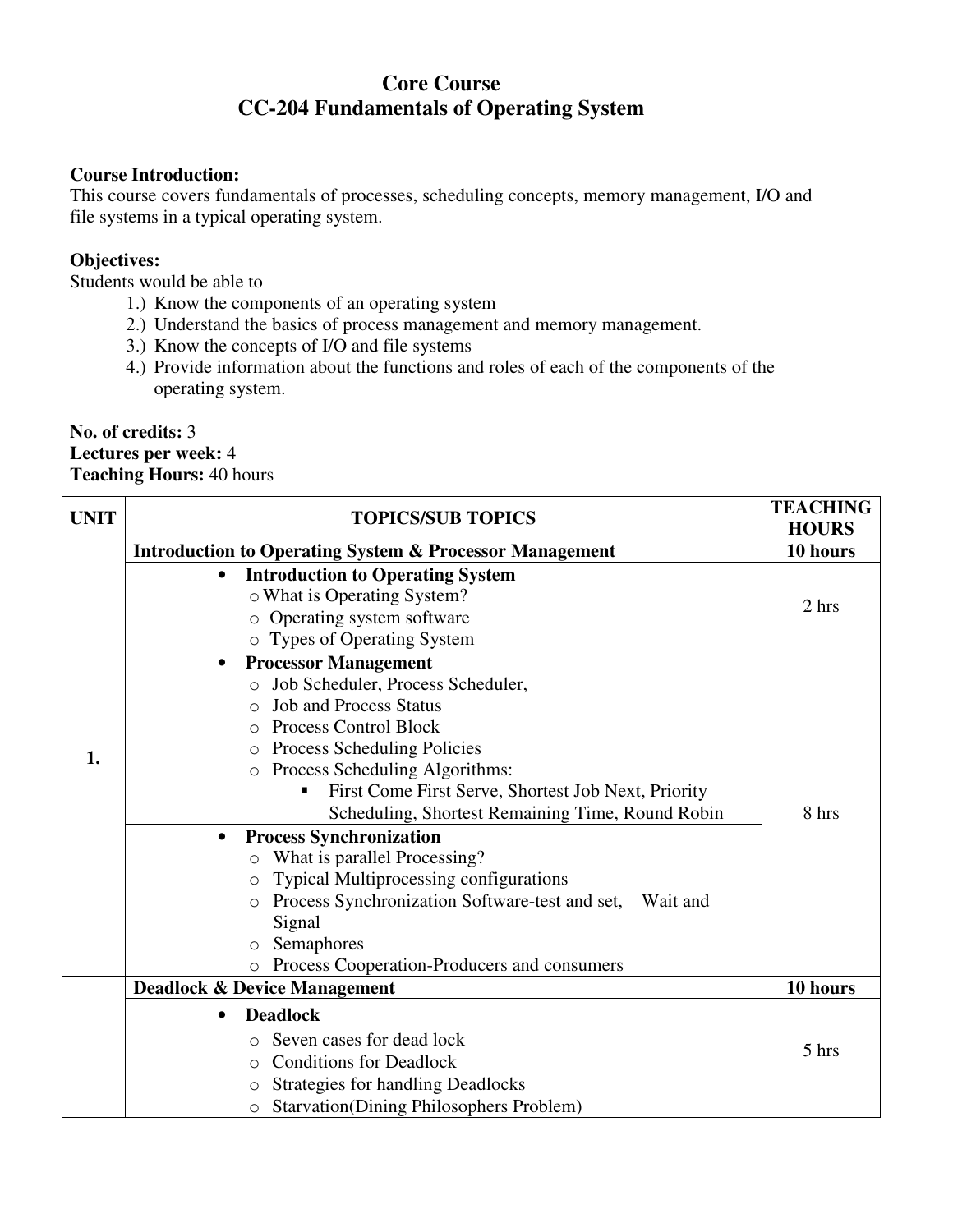| 2. | <b>Device Management</b><br><b>Types of System Devices</b><br>$\circ$<br>Component of I/O subsystem<br>Communication among devices<br>$\circ$<br>Management of I/O requests<br>$\circ$<br><b>O</b> Device Handler Seek Strategies<br><b>FCFS</b><br>٠<br><b>SSTF</b><br>Elevator(Look)<br>$\circ$ RAID                        | 5 hrs    |
|----|-------------------------------------------------------------------------------------------------------------------------------------------------------------------------------------------------------------------------------------------------------------------------------------------------------------------------------|----------|
|    | <b>Memory Management</b>                                                                                                                                                                                                                                                                                                      | 10 hours |
|    | <b>Memory Management: Early System</b><br>Single User Contiguous Scheme<br>$\circ$<br><b>Fixed Partitions</b><br>$\Omega$<br><b>Dynamic Partitions</b><br>O<br>Allocation and deallocation methods<br>$\circ$<br><b>Relocatable Dynamic Partitions</b><br>$\circ$                                                             | 4 hrs    |
| 3. | <b>Memory Management: Virtual Memory</b><br><b>Paged Memory Allocation</b><br>$\circ$<br>o Demand Paging<br>Page Replacement Algorithms<br>$\circ$<br>First In First Out<br>Least Recently Used<br>п<br>Segmented Memory allocation<br>O<br>Segmented/Demand Paged Memory allocation<br>O<br><b>Virtual Memory</b><br>$\circ$ | 6 hrs    |
|    | <b>File Management &amp; Security</b>                                                                                                                                                                                                                                                                                         | 10 hours |
| 4. | <b>The File Manager</b><br>Interacting with the file manager<br>o Typical Volume Configuration<br>o About Subdirectories<br><b>File Organization</b><br><b>Physical storage allocation</b><br><b>Data Compression</b><br><b>Access Control Verification module</b>                                                            | 8 hrs    |
|    | <b>Security</b><br>Role of Operating system in security<br>$\circ$<br><b>Security Breaches</b><br>$\circ$<br><b>System Protection</b><br>O                                                                                                                                                                                    | 2 hrs    |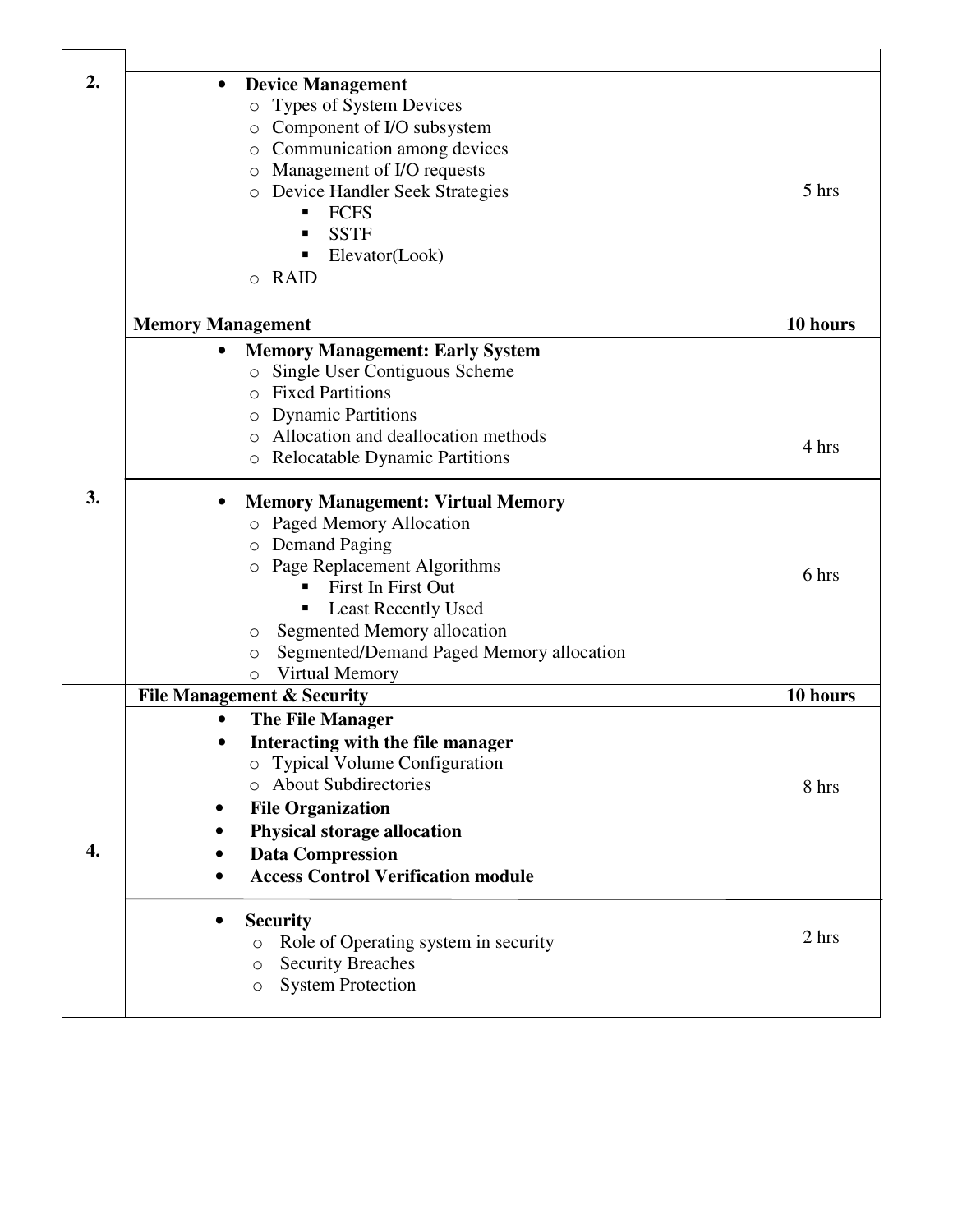# **Text Book:**

Operating Systems Publication: Cengage learning By Flynn/Mc Hoes,

# **Reference Books:**

- Publication: Pearson Higher Education By Silberschatz, Galvin &Gagne 1. Operating Systems Concepts
- 2. Operating Systems: Internals and Design Principles, 5/E Publication: Pearson Higher Education By William Stallings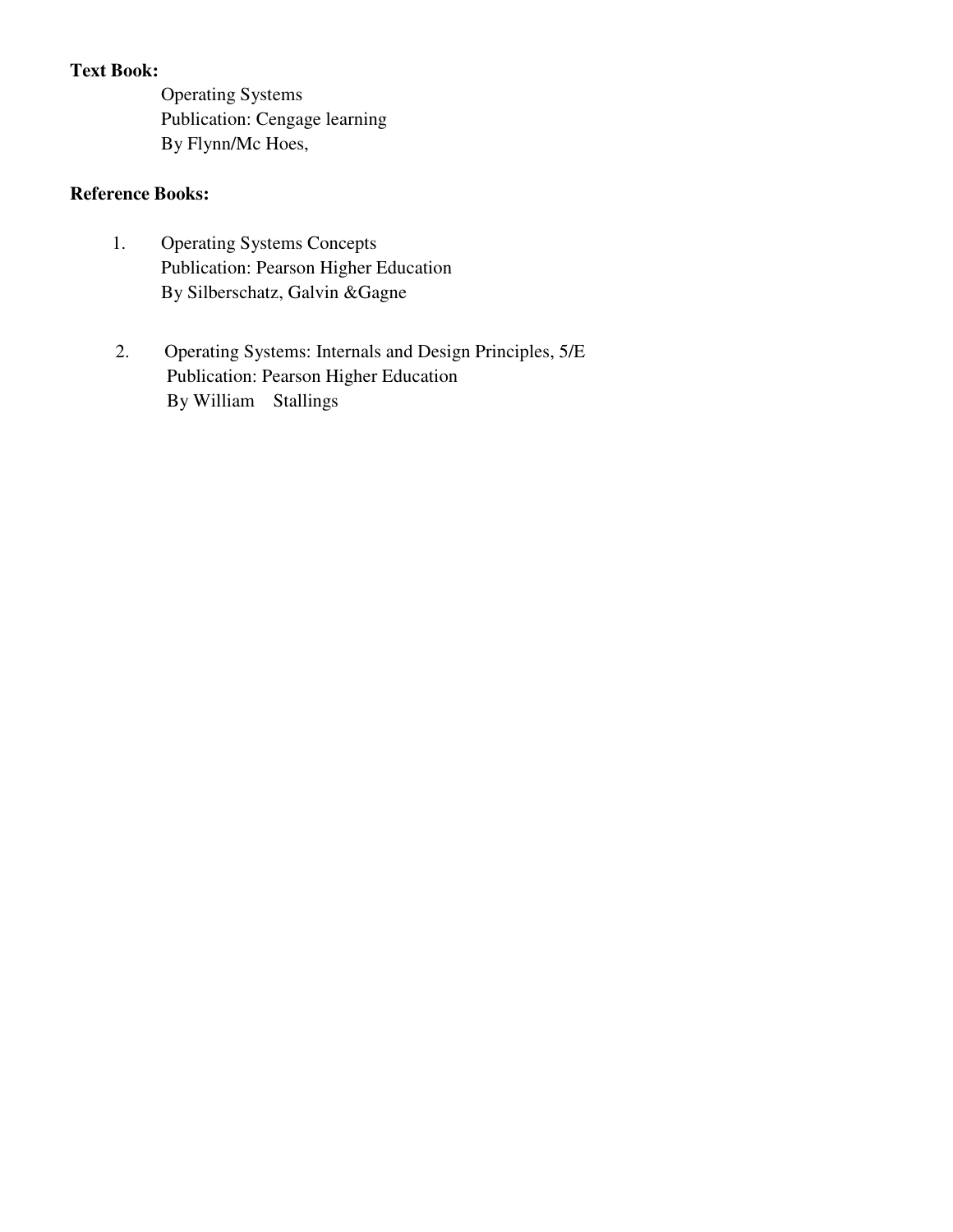# **Core Course CC- 205 Statistical Computing**

## **Course Introduction:**

This course introduces the subject of statistics and statistical problem solving. It also develops the ability to find approximate solutions and/or answer by choosing correct statistical technique for a given problem.

# **Objectives:**

Students will be able to:

- 1.) Get a working knowledge of statistical methods.
- 2.) Understand the use of statistical methods with computer related computational approach.
- 3.) With statistical techniques so that they are prepared to apply the knowledge in the field of computer science.

### **No. of Credits:** 3 **Theory Sessions per week:** 4 **Teaching Hours:** 40 hours

| <b>UNIT</b> | <b>TOPICS / SUBTOPICS</b>                                                                                                                                                                                                                                                                                                                                                                                                                                                                                        | <b>TEACHING</b><br><b>HOURS</b> |
|-------------|------------------------------------------------------------------------------------------------------------------------------------------------------------------------------------------------------------------------------------------------------------------------------------------------------------------------------------------------------------------------------------------------------------------------------------------------------------------------------------------------------------------|---------------------------------|
|             | <b>Introduction and Measures of Central Tendency</b>                                                                                                                                                                                                                                                                                                                                                                                                                                                             | 10 hours                        |
|             | Definitions, Functions, Scope and Limitations of Statistics<br>$\bullet$<br>Introduction<br>$\Omega$<br>Meaning of Statistics<br>$\circ$<br><b>Functions of Statistics</b><br>$\bigcirc$<br>Scope or Importance of Statistics<br>$\circ$<br><b>Limitations of Statistics</b><br>$\bigcap$                                                                                                                                                                                                                        | 2 hrs                           |
| 1           | <b>Measures of Central Tendency</b><br>$\bullet$<br>Introduction<br>$\bigcirc$<br>Characteristics of a Good Average.<br>$\circ$<br><b>Different Types of Measures of Central Tendency</b><br>o Mean<br>Arithmetic Mean<br>٠<br>Arithmetic Mean of Grouped Frequency Distribution<br>ш<br>Short-cut Method and Step-Deviation Method of<br>٠<br><b>Obtaining Arithmetic Mean (Excluding Mathematical)</b><br>Properties of A.M)<br><b>Combined Arithmetic Mean</b><br>п<br><b>Cumulative Arithmetic Mean</b><br>٠ | 8 hrs                           |
|             | Advantages, disadvantages of Arithmetic Mean<br>п<br>Geometric Mean                                                                                                                                                                                                                                                                                                                                                                                                                                              |                                 |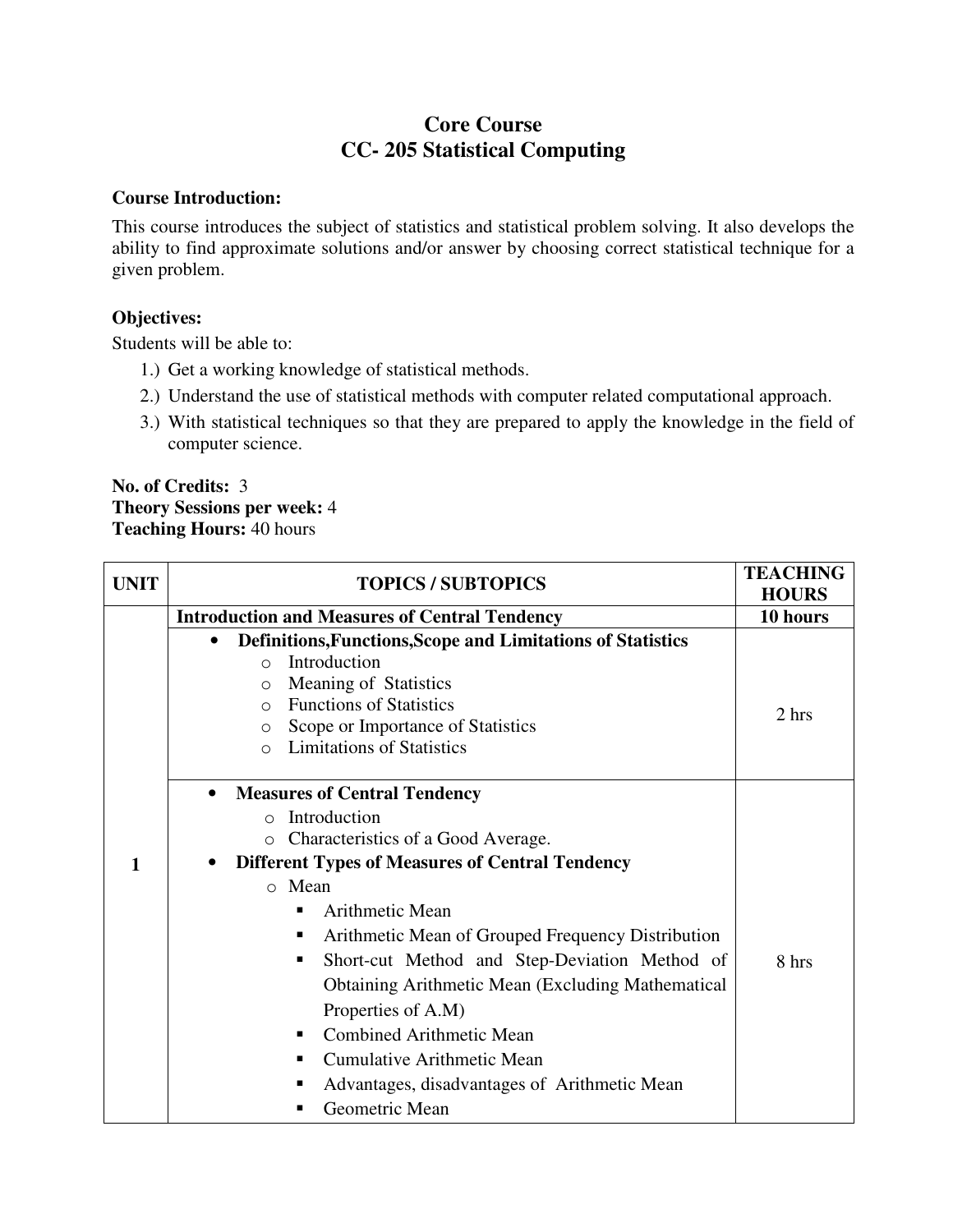|                | Advantages, disadvantages and uses of G. M<br>٠                              |          |
|----------------|------------------------------------------------------------------------------|----------|
|                | Harmonic Mean<br>п                                                           |          |
|                | Advantages, disadvantages and Uses of H.M.<br>ш                              |          |
|                | Relation Among A.M., G.M., H.M.<br>٠                                         |          |
|                | Weighted Arithmetic Mean                                                     |          |
|                |                                                                              |          |
|                | Median<br>$\circ$                                                            |          |
|                | <b>Individual Frequency Distribution</b><br>п                                |          |
|                | <b>Ungrouped Frequency Distribution</b><br>ш                                 |          |
|                | Grouped Frequency Distribution<br>п                                          |          |
|                | Advantages, disadvantages and uses of Median<br>п                            |          |
|                | o Mode                                                                       |          |
|                | <b>Individual Frequency Distribution</b><br>п                                |          |
|                | <b>Ungrouped Frequency Distribution</b><br>٠                                 |          |
|                | Grouped Frequency Distribution                                               |          |
|                | Advantages, disadvantages and uses of Mode                                   |          |
|                | Practical Demo should be given for Mean, Median and Mode in                  |          |
|                | <b>Excel</b>                                                                 |          |
|                | <b>Measures of Dispersion Or Variation</b>                                   | 10 hours |
|                |                                                                              |          |
|                | <b>Quartiles, Deciles and Percentiles</b>                                    |          |
|                | Introduction, Objectives and essentials of a good measure                    |          |
|                | <b>Absolute and Relative Measures of Dispersion</b>                          | 4 hrs    |
|                | Range<br>$\circ$                                                             |          |
|                | <b>Quartile Deviation</b><br>$\circ$<br>Advantages and disadvantages of Q.D. |          |
|                | Coefficient of Quartile Deviation<br>п                                       |          |
|                | <b>Mean Deviation</b>                                                        |          |
|                | $\Omega$<br>Coefficient of Mean Deviation                                    |          |
| $\overline{2}$ | Advantages and disadvantages of M.D.                                         |          |
|                | <b>Standard Deviation</b><br>$\Omega$                                        | 4 hrs    |
|                | Alternative Method of Standard Deviation                                     |          |
|                | Relationship among Q.D., M.D., S.D.                                          |          |
|                | Advantages and disadvantages of S.D.                                         |          |
|                | Variance (Excluding Properties of S.D)<br>$\circ$                            |          |
|                | Coefficient of Variation                                                     |          |
|                | Direct Method<br>п                                                           | 2 hrs    |
|                | <b>Step-Derivation Method</b>                                                |          |
|                | Practical Demo should be given for Range, Q.D, M.D, S.D in Excel             |          |
|                | <b>Probability and Mathematical Expectation</b>                              | 10 hours |
|                | <b>Probability</b><br>$\bullet$                                              |          |
|                | o Introduction                                                               |          |
|                | Definitions of Some Important Terms<br>$\circ$                               | 3 hrs    |
|                | Random Experiment<br>п                                                       |          |
|                | <b>Trial Event</b><br>п                                                      |          |
|                | <b>Favorable Cases</b>                                                       |          |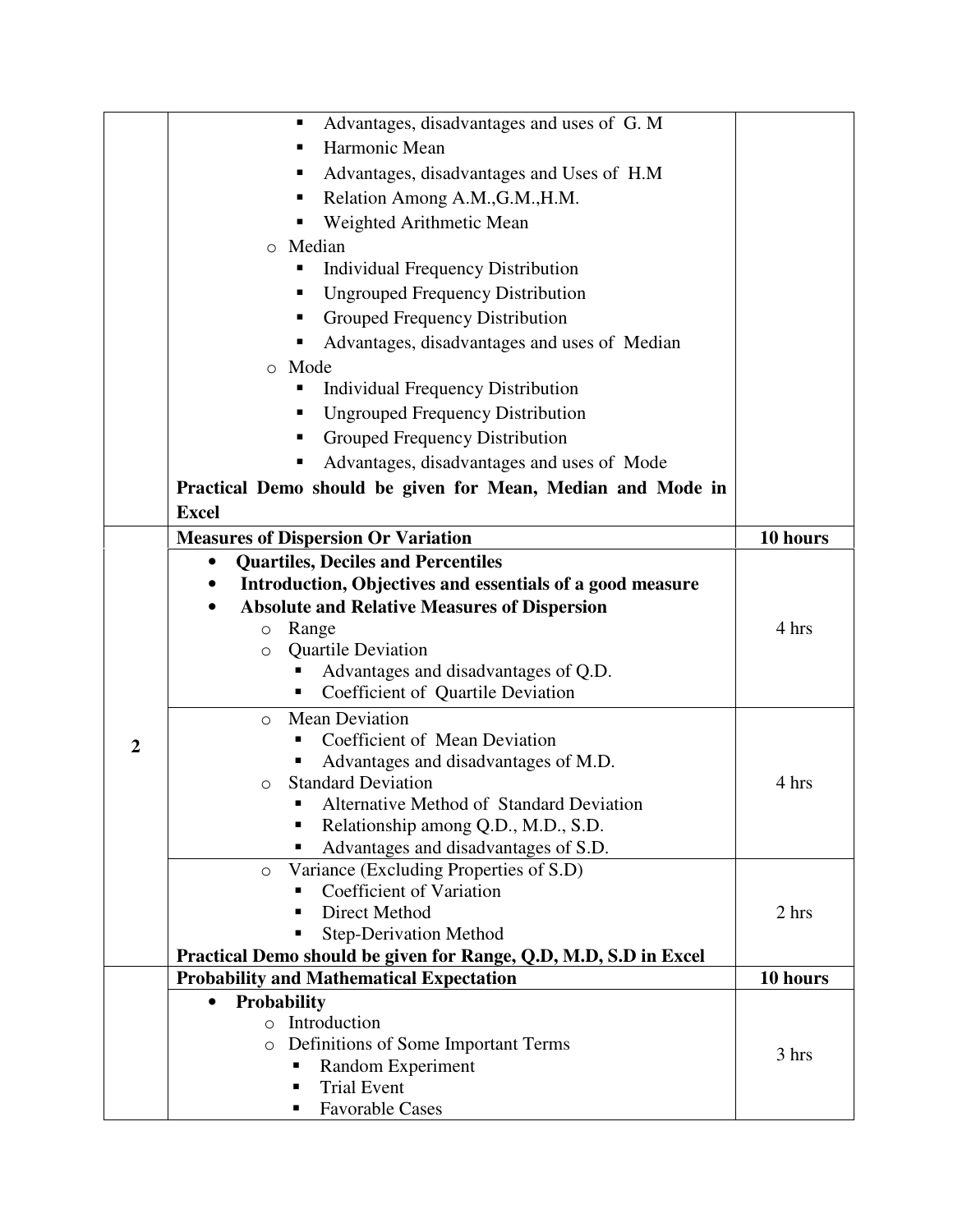|   | <b>Equally Likely Events</b><br>п                                |          |
|---|------------------------------------------------------------------|----------|
|   | <b>Mutually Exclusive Events</b>                                 |          |
|   | <b>Exhaustive Events</b>                                         |          |
|   | <b>Dependent Events</b>                                          |          |
|   | <b>Independent Events</b>                                        |          |
|   | Classical approach to probability<br>O                           |          |
|   | Statistical approach to probability<br>$\circ$                   |          |
| 3 | Modern approach to probability<br>$\circ$                        |          |
|   | Symbols associated with probability<br>$\circ$                   |          |
|   | Algebra of sets<br>$\circ$                                       |          |
|   | Conditional Probability<br>$\circ$                               | 7 hrs    |
|   | Theorems (Laws) of Probability(Without Proof only<br>$\circ$     |          |
|   | Examples)                                                        |          |
|   | Addition (Only for two events)                                   |          |
|   | Multiplication (Only for two events)                             |          |
|   | Baye's Rule(only for two events)<br>$\circ$                      |          |
|   | <b>Correlation Analysis And Regression Analysis</b>              | 10 hours |
|   | <b>Correlation Analysis</b>                                      |          |
|   | Introduction<br>$\circ$                                          |          |
|   | Types of Correlation<br>$\circ$                                  |          |
|   | Positive, Negative and Zero Correlation                          |          |
|   | Linear and non-linear Correlation                                |          |
|   | Simple, Multiple and Partial Correlation<br>п                    | 6 hrs    |
|   | Positive, Negative and Zero Correlation<br>п                     |          |
|   | Methods of Measuring Correlation<br>п                            |          |
|   | Karl Pearson's Product Moment Method<br>٠                        |          |
|   | Spearman's Rank Method                                           |          |
| 4 | <b>Concurrent Deviation Method</b>                               |          |
|   | <b>Regression Analysis</b><br>$\bullet$                          |          |
|   | Definition<br>$\circ$                                            |          |
|   | Regression Equation.                                             |          |
|   | Method of Least Squares.<br>П                                    |          |
|   | The regression equation of Y on X                                |          |
|   | The regression equation of $X$ on $Y$                            | 4 hrs    |
|   | Regression Coefficient & Its Properties (without<br>п            |          |
|   | proof)                                                           |          |
|   | <b>Correlation Versus Regression</b><br>$\circ$                  |          |
|   | <b>Coefficient of Determination</b><br>$\bigcirc$                |          |
|   | Practical Demo should be given for Correlation and Regression in |          |
|   | <b>Excel</b>                                                     |          |

**Note: - Excel function/s and its syntax should not be asked in theory examination.**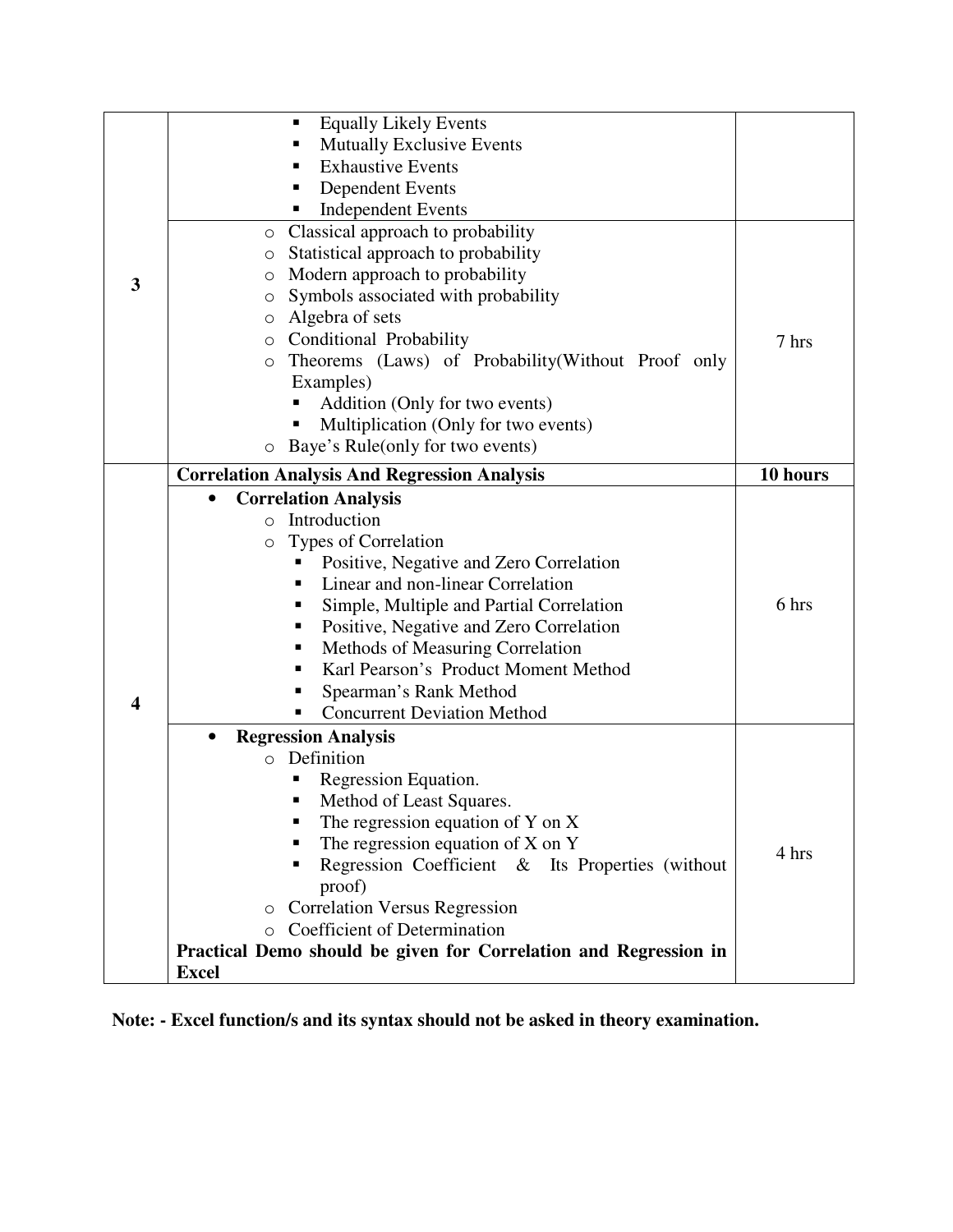- Business Statistics (Third Revised Edition) Publication: S.Chand
- By Padmalochan Hazarika
	- **Chapter-1**(1.1,1.2,1.3,1.4,1.5)
	- **Chapter-5**(5.1,5.2,5.4,5.5)
	- **Chapter-6**(6.1,6.2,6.3,6.4,6.5(Excluding Lorenz Curve))
	- • **Chapter-8(**8.1,8.2,8.3)
	- **Chapter-13**(13.1, 13.2)

# **Reference Book**:

1. Business Mathematics and Statistics Publication: Tata McGraw Hill Education Private Limited By N G Das and J K Das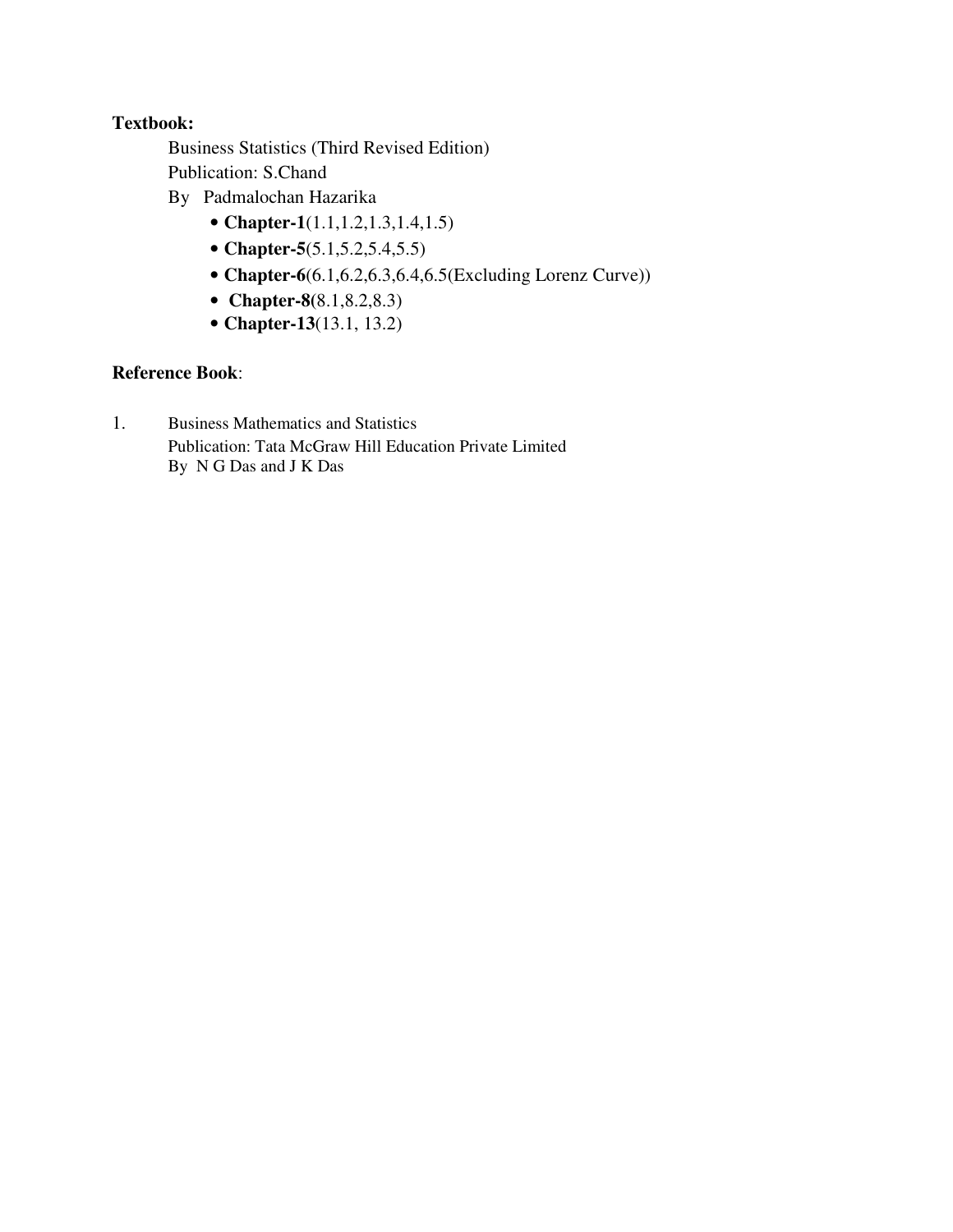# **Core Course CC-206 \*CC-202 Practical**

#### **Course Introduction:**

Student will be provided with practical knowledge of basic data structures, representation, building and use of various data structures in different applications in real world.

#### **Objectives:**

- 1.) To gain the knowledge of various advanced data structure topics practically.
- 2.) To develop skills for effective use of the pointers and structures in programming.

## **No. of Credits:** 3 **Practical Sessions per week:** 3 **Teaching Hours:** 40 hours

The students are expected to write program in "C or C++ Programming "languages unit wise as given below. The list in each unit is indicative only and may or may not be asked in the examination. The programs given below are only sample example for practice in lab.

| <b>UNIT</b> | <b>TOPICS / SUBTOPICS</b>                                                                                                                                                                                                                                                                                                                                                                              | <b>TEACHING</b><br><b>HOURS</b> |
|-------------|--------------------------------------------------------------------------------------------------------------------------------------------------------------------------------------------------------------------------------------------------------------------------------------------------------------------------------------------------------------------------------------------------------|---------------------------------|
|             | <b>Link List</b>                                                                                                                                                                                                                                                                                                                                                                                       | $10$ hrs                        |
| 1           | 1. Write program to implement following operations using<br>Singly link list<br>Insert at first<br>Insert at Last<br>Insert at specified location (Before or After the Node)<br>Delete from first<br>$\bullet$<br>Delete from last<br>Delete any specified node<br>Traversal<br>$\bullet$<br>Sorting<br>Splitting<br>Merging<br>Counting Operations (Total no. of nodes, even and odd<br>no. of nodes) | 4 hrs                           |
|             | 2. Write program to implement following operations using<br>Doubly link list<br>Insert at first<br>Insert at Last<br>Insert at specified location (Before or After the Node)<br>Delete from first<br>$\bullet$<br>Delete from last<br>Delete any specified node<br>Traversal<br>Sorting<br>Splitting                                                                                                   | 6 hrs                           |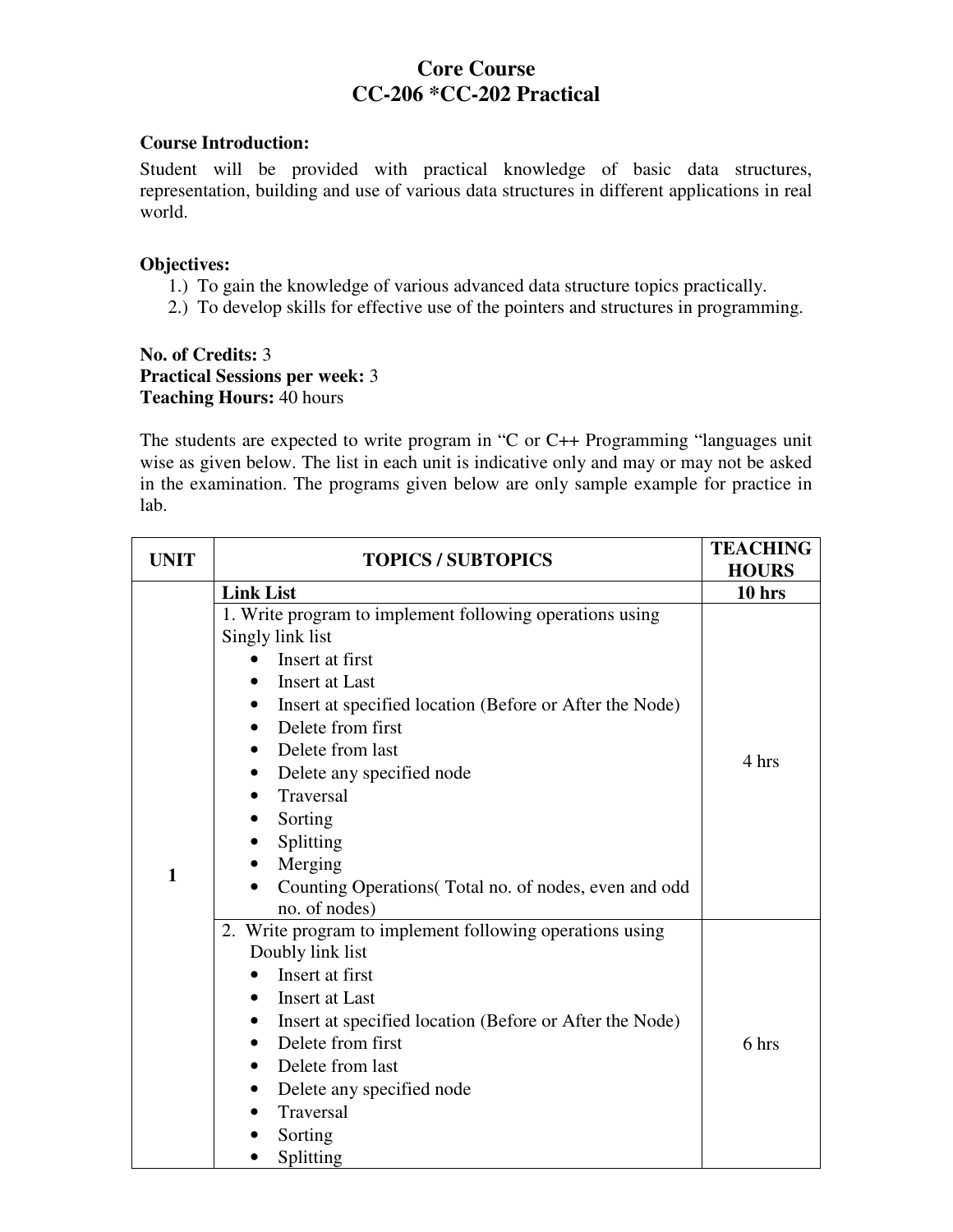|                | Merging                                                       |          |
|----------------|---------------------------------------------------------------|----------|
|                | Counting Operations(Total no. of nodes, even and odd          |          |
|                | no. of nodes)                                                 |          |
|                | <b>Searching and Sorting</b>                                  | $10$ hrs |
|                | 1. Write a program to implement sequential search.            | 2 hrs    |
|                | 2. Write a program to implement binary search.                |          |
| $\overline{2}$ | 3. Write a program to implement bubble sort.                  |          |
|                | 4. Write a program to implement selection sort                |          |
|                | 5. Write a program to implement merge sort                    | 8 hrs    |
|                | 6. Write a program to implement quick sort                    |          |
|                | 7. Write a program to implement insertion sort.               |          |
|                | <b>Stack</b>                                                  | 10 hrs   |
|                | 1. Write a program to implement following operations in stack |          |
|                | Using Linked List.                                            |          |
|                | <b>PUSH</b>                                                   |          |
|                | POP                                                           |          |
|                | <b>PEEP</b>                                                   | 5 hrs    |
|                | <b>CHANGE</b>                                                 |          |
| $\mathbf{3}$   | 2. Write a program to implement Evaluation of given postfix   |          |
|                | expression.                                                   |          |
|                | 3. Write a program to implement conversion of infix           |          |
|                | expression into postfix expression (parentheses and non       |          |
|                | parentheses).                                                 | 5 hrs    |
|                | 4. Write a program to implement recursion.                    |          |
|                | 5. Write a program to reverse the string using the stack.     |          |
|                | Queue, Tree and Graph.                                        | $10$ hrs |
|                | 1. Write a program to implement Simple Queue operations       |          |
|                | using Linked List.                                            |          |
|                | <b>ENQUEUE</b>                                                |          |
|                | <b>DEQUEUE</b>                                                |          |
|                | Traversal (display)                                           |          |
|                | 2. Write a program to implement Circular Queue operations     | 5 hrs    |
|                | Using Linked List.                                            |          |
|                | <b>ENQUEUE</b>                                                |          |
| 4.             | <b>DQUEUE</b>                                                 |          |
|                | Traversal (display)                                           |          |
|                | 3. Write a program to implement following operations on       |          |
|                | Binary Search Tree using Linked List.                         |          |
|                | • Creation                                                    |          |
|                | Insertion                                                     | 5 hrs    |
|                | Traversal (In-order, Pre-order, Post-order)                   |          |
|                | 4. Write a program to implement following DFS and BFS         |          |
|                | traversal Of a graph.                                         |          |

**Note: The students should maintain the record of typical (not simple ones) programs in their file, which duly certified, should be presented at the time of final examination.**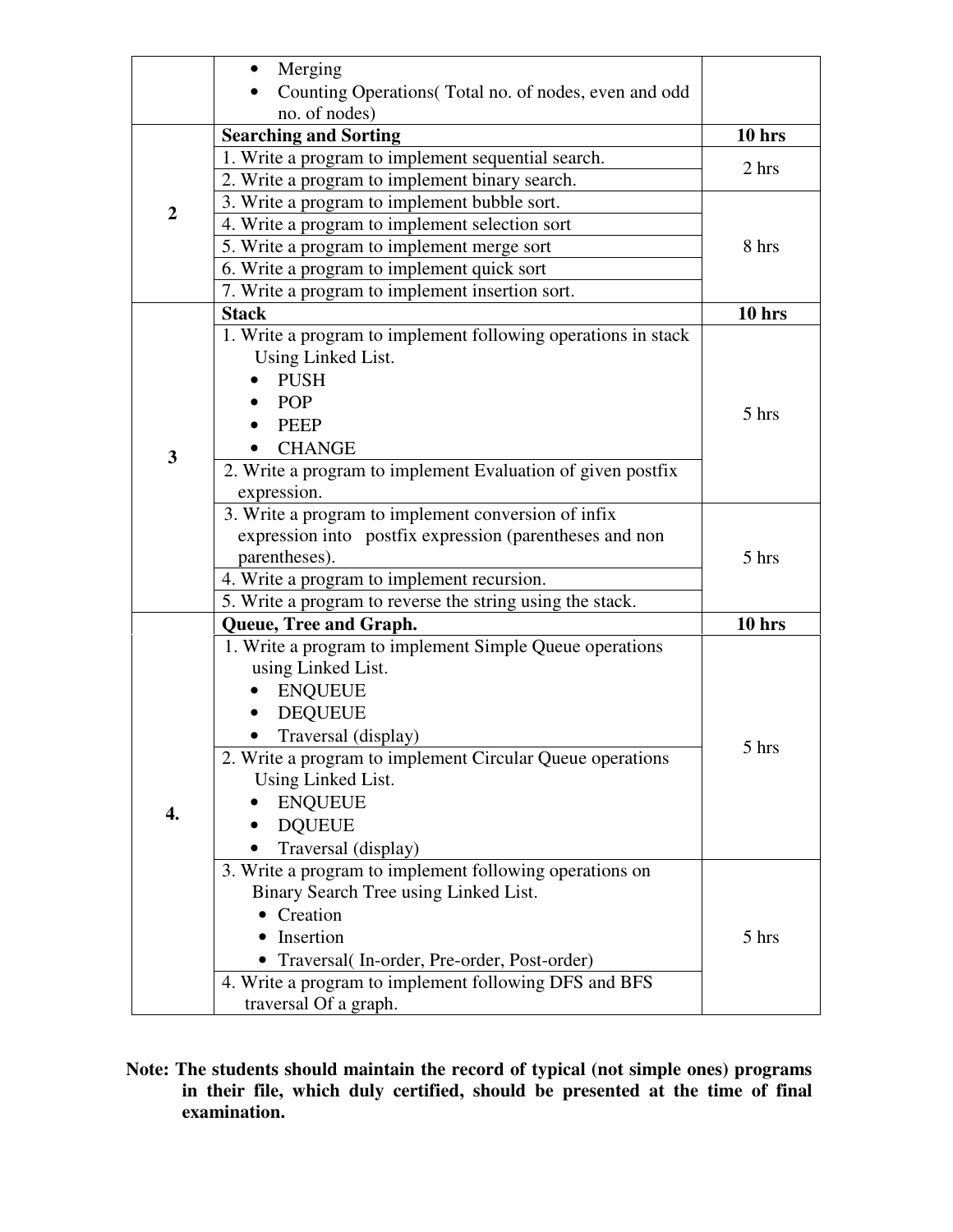Data and File Structures using C Publisher: Oxford By Reema Thareja

## **Reference Book**:

- 1. Data Structures and Algorithms in C++ Publisher: Dreamtech By B. M. Harvani
- 2. Magnifying Data Structures Publisher: PHI By: Arpita Gopal
- 3. Data Structures using  $C & C ++$ Publisher: Wiley-India By : Rajesh K. Shukla
- 4. Introduction to Data Structures in C Publisher: Pearson Education By: Ashok N. Kamthane
- 5. Data Structures Using C Publisher: Pearson Education By : A. K Sharma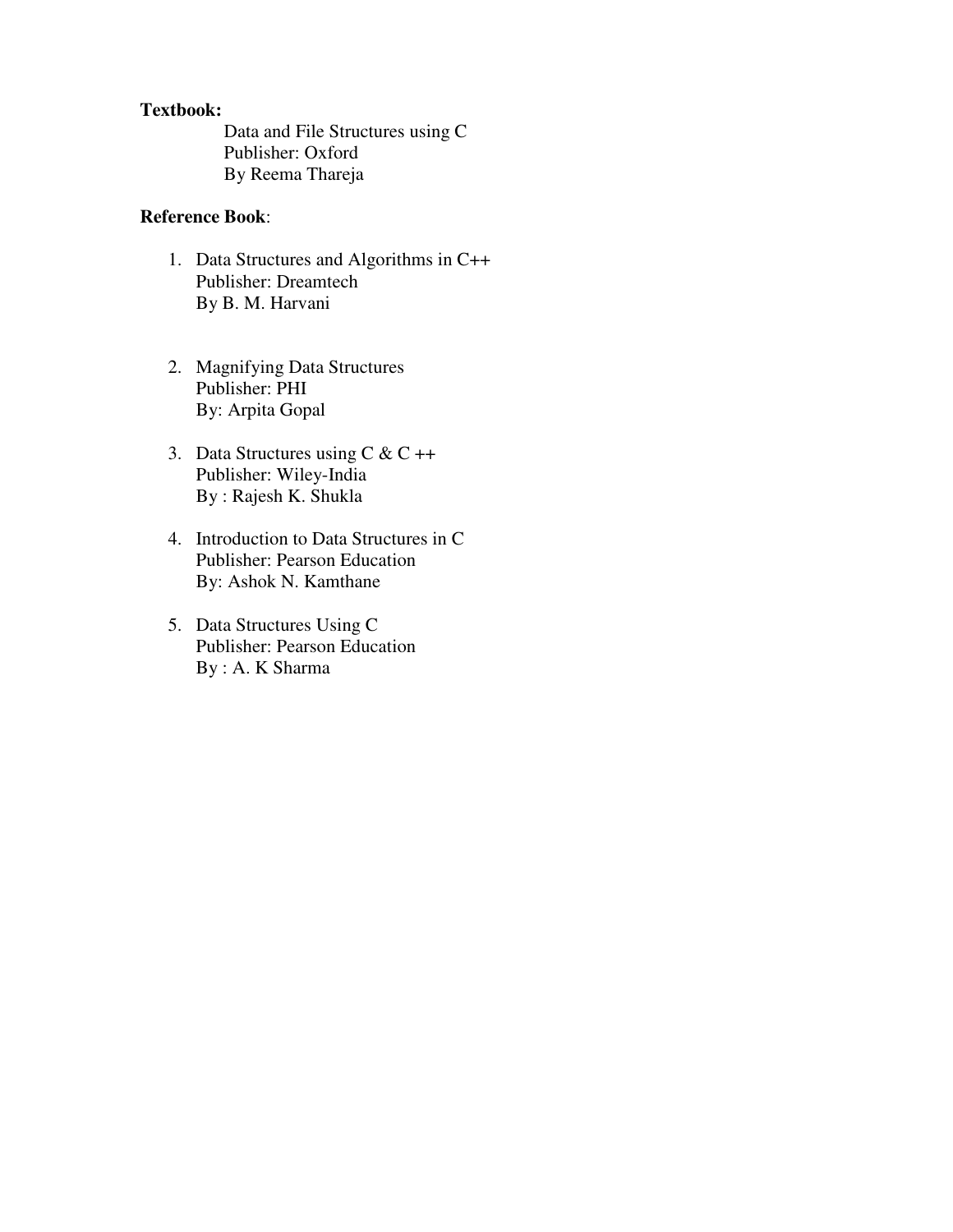# **Core Course CC-207 \*CC-203 Practical**

#### **Course Introduction:**

Students will be provided with practical knowledge of C++ programming language – Class, Objects, Constructors, Destructors, Virtual Functions, Templates, etc.

#### **Objectives:**

- 1.) The objective of this subject is to get in-depth practical knowledge of C++ language.
- 2.) To obtain practical knowledge of programming for real life applications.

#### **No. of Credits:** 3 **Practical Sessions per week:** 3 **Teaching Hours:** 40 hours

The students are expected to write program in 'C++' language unit wise as given below. The list in each unit is **indicative only and may or may not be asked in the examination.** 

| <b>UNIT</b>  | <b>TOPICS / SUBTOPICS</b> |                                                                                                                                                                                                                                                                                                                                                                                                                                                                                                                                                                                            | <b>TEACHING</b><br><b>HOURS</b> |
|--------------|---------------------------|--------------------------------------------------------------------------------------------------------------------------------------------------------------------------------------------------------------------------------------------------------------------------------------------------------------------------------------------------------------------------------------------------------------------------------------------------------------------------------------------------------------------------------------------------------------------------------------------|---------------------------------|
|              |                           | <b>Introduction to OOP, Classes &amp; Objects</b>                                                                                                                                                                                                                                                                                                                                                                                                                                                                                                                                          | $10$ hrs                        |
|              | $\mathbf{1}$              | Write a program to calculate the area of circle, rectangle and<br>square using function overloading.                                                                                                                                                                                                                                                                                                                                                                                                                                                                                       |                                 |
|              | 2                         | Write a program to demonstrate the use of default arguments<br>in function overloading.                                                                                                                                                                                                                                                                                                                                                                                                                                                                                                    |                                 |
|              | 3                         | Write a program to demonstrate the use of returning a<br>reference variable.                                                                                                                                                                                                                                                                                                                                                                                                                                                                                                               |                                 |
| $\mathbf{1}$ | $\overline{4}$<br>5       | Create a class student which stores the detail about roll no,<br>name, marks of 5 subjects, i.e. science, Mathematics, English,<br>$C, C++.$ The class must have the following:<br>Get function to accept value of the data members.<br>Display function to display values of data members.<br>Total function to add marks of all 5 subjects and store<br>it in the data members named total.<br>Create a function power() to raise a number m to power n.<br>the function takes a double value for m and int value for n,<br>and returns the result correctly. Use the default value of 2 |                                 |
|              |                           | for n to make the function calculate squares when this<br>argument is omitted. Write a main that gets the values of m<br>and n from the user to test the function.                                                                                                                                                                                                                                                                                                                                                                                                                         |                                 |
|              | 6                         | Write a basic program which shows the use of scope<br>resolution operator.                                                                                                                                                                                                                                                                                                                                                                                                                                                                                                                 |                                 |
|              | 7                         | Write a C++ program to swap the value of private data<br>members from 2 different classes.                                                                                                                                                                                                                                                                                                                                                                                                                                                                                                 |                                 |
|              | 8                         | Write a program to illustrate the use of this pointer.                                                                                                                                                                                                                                                                                                                                                                                                                                                                                                                                     |                                 |
|              | 9                         | An election is contested by five candidates. The candidates                                                                                                                                                                                                                                                                                                                                                                                                                                                                                                                                |                                 |
|              |                           | are numbered 1 to 5 and the voting is done by marking the                                                                                                                                                                                                                                                                                                                                                                                                                                                                                                                                  |                                 |
|              |                           | candidate number on the ballot paper. Write a program to                                                                                                                                                                                                                                                                                                                                                                                                                                                                                                                                   |                                 |
|              |                           | read the ballots and count the votes cast for each candidate                                                                                                                                                                                                                                                                                                                                                                                                                                                                                                                               |                                 |
|              |                           | using an array variable count. In case a number is read                                                                                                                                                                                                                                                                                                                                                                                                                                                                                                                                    |                                 |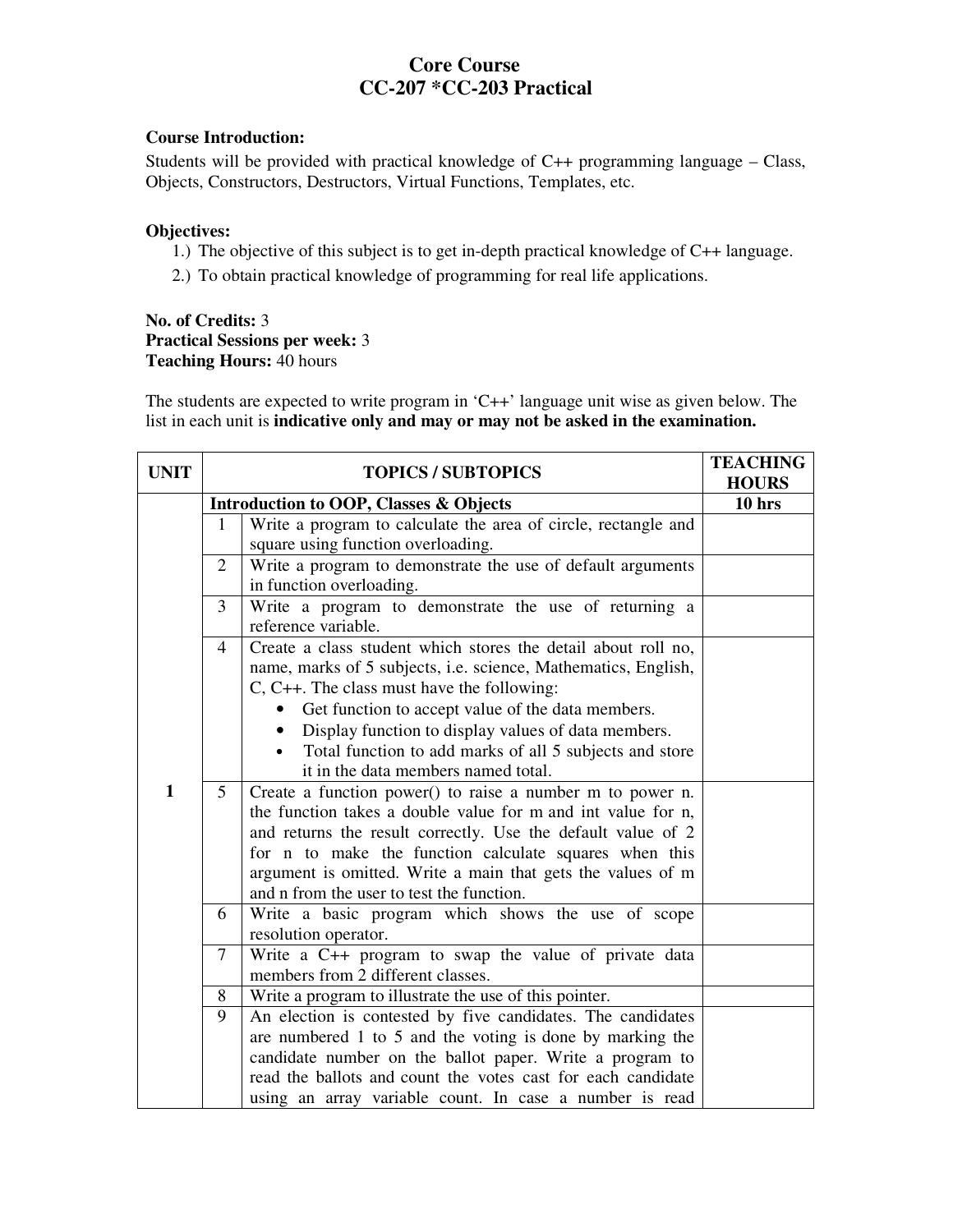|                |              | outside the range of 1 to 5, the ballot should be considered as a                                                         |          |
|----------------|--------------|---------------------------------------------------------------------------------------------------------------------------|----------|
|                |              | 'spoilt ballot' and the program should also count the number                                                              |          |
|                |              | of spoilt ballots.                                                                                                        |          |
|                | 10           | Write a program to call member functions of class in the main                                                             |          |
|                |              | function using pointer to object and pointer to member                                                                    |          |
|                |              | function.                                                                                                                 |          |
|                |              | Dynamic Memory Management, Constructor &                                                                                  | $10$ hrs |
|                |              | <b>Destructor, Inheritance</b>                                                                                            |          |
|                | $\mathbf{1}$ | Using friend function find the maximum number from given                                                                  |          |
|                |              | two numbers from two different classes. Write all necessary                                                               |          |
|                |              | functions and constructors for the program.                                                                               |          |
|                | 2            | Using a friend function, find the average of three numbers                                                                |          |
|                |              | from three different classes. Write all necessary member                                                                  |          |
|                |              | functions and constructor for the classes.                                                                                |          |
|                | 3            | Define currency class which contains rupees and paisa as data                                                             |          |
|                |              | members. Write a friend function named AddCurrency ()                                                                     |          |
|                |              | which add 2 different Currency objects and returns a Currency                                                             |          |
|                |              | object. Write parameterized constructor to initialize the values                                                          |          |
|                |              | and use appropriate functions to get the details from the user                                                            |          |
|                |              | and display it.                                                                                                           |          |
|                | 4            | Create Calendar class with day, month and year as data                                                                    |          |
|                |              | members. Include default and parameterized constructors to                                                                |          |
|                |              | initialize a Calendar object with a valid date value. Define a                                                            |          |
|                |              | function AddDays to add days to the Calendar object. Define                                                               |          |
|                |              | a display function to show data in "dd/mm/yyyy" format.                                                                   |          |
|                | 5            | Create a class named 'String' with one data member of type                                                                |          |
|                |              | char *, which stores a string. Include default, parameterized                                                             |          |
|                |              | and copy constructor to initialize the data member. Write a                                                               |          |
| $\overline{2}$ |              | program to test this class.                                                                                               |          |
|                | 6            | Write a base class named Employee and derive classes Male                                                                 |          |
|                |              | employee and Female Employee from it. Every employee has                                                                  |          |
|                |              | an id, name and a scale of salary. Make a function                                                                        |          |
|                |              | ComputePay (in hours) to compute the weekly payment of                                                                    |          |
|                |              | every employee. A male employee is paid on the number of                                                                  |          |
|                |              | days and hours he works. The female employee gets paid the                                                                |          |
|                |              | wages for 40 hours a week, no matter what the actual hours                                                                |          |
|                |              | are. Test this program to calculate the pay of employee.                                                                  |          |
|                | $\tau$       | Create a class called scheme with scheme_id, scheme_name,                                                                 |          |
|                |              | outgoing_rate, and message_charge. Derive customer class                                                                  |          |
|                |              | form scheme and include cust_id, name and mobile_no data.                                                                 |          |
|                |              | Define necessary functions to read and display data. Create a<br>menu driven program to read call and message information |          |
|                |              | for a customer and display the detail bill.                                                                               |          |
|                | 8            | Write a program with use of inheritance: Define a class                                                                   |          |
|                |              | publisher that stores the name of the title. Derive two classes                                                           |          |
|                |              | book and tape, which inherit publisher. Book class contains                                                               |          |
|                |              | member data called page no and tape class contain time for                                                                |          |
|                |              | playing. Define functions in the appropriate classes to get and                                                           |          |
|                |              | print the details.                                                                                                        |          |
|                | 9            | Create a class account that stores customer name, account no,                                                             |          |
|                |              | types of account. From this derive classes cur_acc and                                                                    |          |
|                |              | sav_acc to include necessary member function to do the                                                                    |          |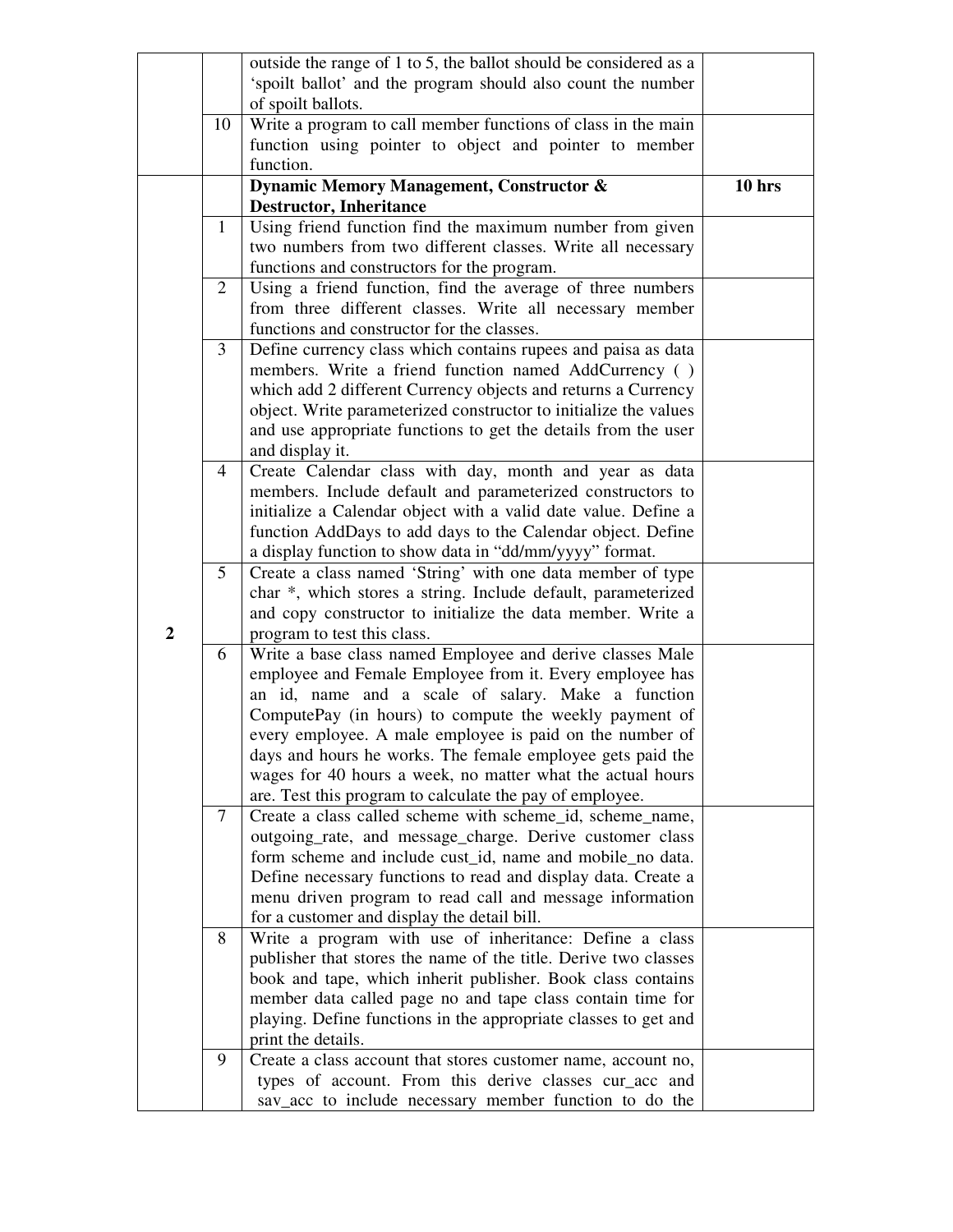|   |                | following:                                                                                                            |          |
|---|----------------|-----------------------------------------------------------------------------------------------------------------------|----------|
|   |                | Accepts deposit from customer and update balance                                                                      |          |
|   |                | Compute and Deposit interest                                                                                          |          |
|   |                | Permit withdrawal and Update balance.                                                                                 |          |
|   | 10             | Write a base class named Employee and derive classes Male                                                             |          |
|   |                | employee and Female Employee from it. Every employee has                                                              |          |
|   |                | an id, name and a scale of salary. Make a function                                                                    |          |
|   |                | ComputePay (in hours) to compute the weekly payment of                                                                |          |
|   |                | every employee. A male employee is paid on the number of                                                              |          |
|   |                | days and hours he works. The female employee gets paid the                                                            |          |
|   |                | wages for 40 hours a week, no matter what the actual hours                                                            |          |
|   |                | are. Test this program to calculate the pay of employee.                                                              |          |
|   |                | <b>Virtual Functions, Operator Overloading</b>                                                                        | $10$ hrs |
|   | 1              | Create a class vehicle which stores the vehicleno and                                                                 |          |
|   |                | chassisno as a member. Define another class for scooter,                                                              |          |
|   |                | which inherits the data members of the class vehicle and has a                                                        |          |
|   |                | data member for a storing wheels and company. Define<br>another class for which inherits the data member of the class |          |
|   |                | vehicle and has a data member for storing price and company.                                                          |          |
|   |                | Display the data from derived class. Use virtual function.                                                            |          |
|   | 2              | Create a base class shape. Use this class to store two double                                                         |          |
|   |                | type values that could be used to compute the area of figures.                                                        |          |
|   |                | Derive two specific classes called triangle and rectangle from                                                        |          |
|   |                | the base shape. Add to the base class, a member function                                                              |          |
|   |                | get_data() to initialize the base class data members and                                                              |          |
|   |                | another member function display_area() to compute and                                                                 |          |
|   |                | display the area of figures. Make display_area() as a virtual                                                         |          |
|   |                | function and redefine this function in the derived class to suit                                                      |          |
|   |                | their requirements.                                                                                                   |          |
|   | 3              | Write a program to demonstrate the use of pure virtual<br>function.                                                   |          |
| 3 | $\overline{4}$ | For multiple inheritance, write a program to show the                                                                 |          |
|   |                | invocation of constructor and destructor.                                                                             |          |
|   | 5              | Create a class string with character array as a data member                                                           |          |
|   |                | and write a program to add two strings with use of operator                                                           |          |
|   |                | overloading concept.                                                                                                  |          |
|   | 6              | Create a class distance which contains feet and inch as a data                                                        |          |
|   |                | member. Overhead $=$ $=$ , $\lt$ and $\gt$ operator for the same class.                                               |          |
|   |                | Create necessary functions and constructors too.                                                                      |          |
|   | $\overline{7}$ | Create a class MARIX of size mxn. Overload $\overline{+}$ and $\overline{-}$                                          |          |
|   |                | operators for addition and subtraction of the MATRIX.<br>Define a class Coord, which has x and y coordinates as its   |          |
|   | 8              | data members. Overload ++ and - operators for the Coord                                                               |          |
|   |                | class. Create both its prefix and postfix forms                                                                       |          |
|   | 9              | Create one class called Rupees, which has one member data to                                                          |          |
|   |                | store amount in rupee and create another class called Paise                                                           |          |
|   |                | which has member data to store amount in paise. Write a                                                               |          |
|   |                | program to convert one amount to another amount with use of                                                           |          |
|   |                | type conversion.                                                                                                      |          |
|   | 10             | Create two classes Celsius and Fahrenheit to store temperature                                                        |          |
|   |                | in terms of Celsius and Fahrenheit respectively. Include                                                              |          |
|   |                | necessary functions to read and display the values. Define                                                            |          |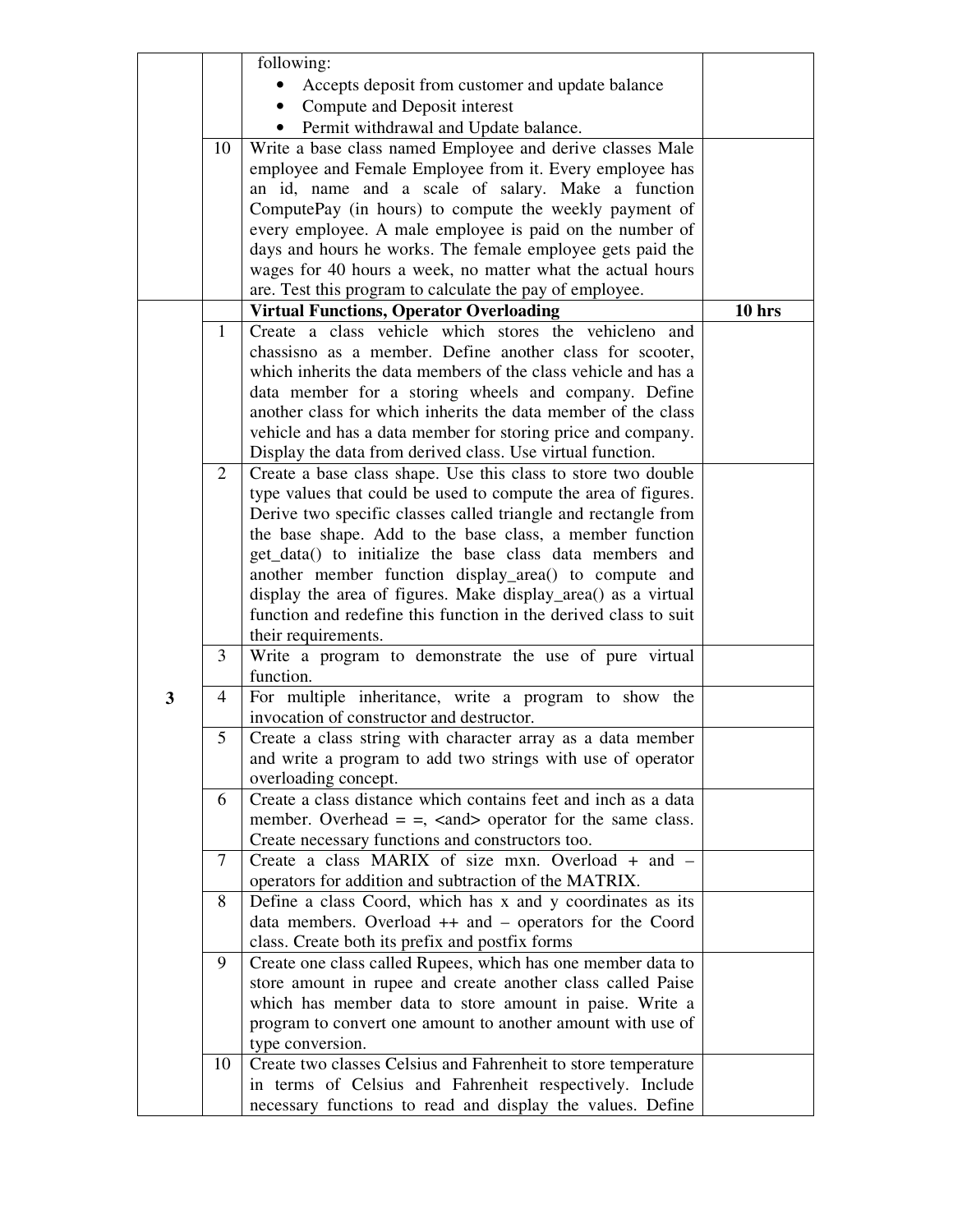|   |                | conversion mechanism to convert Celsius object to Fahrenheit   |          |
|---|----------------|----------------------------------------------------------------|----------|
|   |                |                                                                |          |
|   |                | object and vice versa. Show both types of conversions in main  |          |
|   |                | function.                                                      |          |
|   |                | <b>Templates, Files</b>                                        | $10$ hrs |
|   | 1              | Write a program to create a function template for finding      |          |
|   |                | maximum value contained in an array.                           |          |
|   | 2              | Write a program to create a class template for the 'Array'     |          |
|   |                | class.                                                         |          |
|   | $\overline{3}$ | Create a template for the bubble sort function.                |          |
|   | 4              | Write a program to illustrate the use of insertion and         |          |
|   |                | extraction operators for Text mode Input/Output.               |          |
|   | 5              | Write a program to illustrate the use of put(), get() and      |          |
|   |                | getline() functions for Text mode Input/Output.                |          |
|   | 6              | Write a program to illustrate the use of read() and write()    |          |
|   |                | functions for Binary mode Input/Output.                        |          |
|   | 7              | Write a program to illustrate the use of manipulators in file  |          |
| 4 |                | handling.                                                      |          |
|   | 8              | Write a program to illustrate the use of file pointer          |          |
|   |                | manipulation functions.                                        |          |
|   | 9              | Write down a program to Copy source file 'source.txt' to       |          |
|   |                | destination file.                                              |          |
|   | 10             | A file contains a list of telephone numbers in the following   |          |
|   |                | format:                                                        |          |
|   |                | (a) Ram 47890                                                  |          |
|   |                | (b) Krishna 878787                                             |          |
|   |                | $(c)$ ---------- ----------                                    |          |
|   |                | (d) --------- ------------                                     |          |
|   |                | The names contain only one word and the names and              |          |
|   |                | telephone numbers are separated by white space. Write a        |          |
|   |                | Program to read the tel.dat file and display the content. The  |          |
|   |                | names should be left justified and the number right-justified. |          |

#### **Note : The students should maintain the record of typical (not simple ones) programs in their file which duly certified, should be presented at the time of final examination.**

#### **Textbook:**

Object Oriented Programming with C++ Publication: Pearson By Subhash KU

- **Reference Book**: Object-Oriented Programming with C++ (Second Edition) Publication: PHI By Poornachandra Sarang
- 2. Object Oriented Programming using C++ Publication: Cengage Learning By Joyce Farrell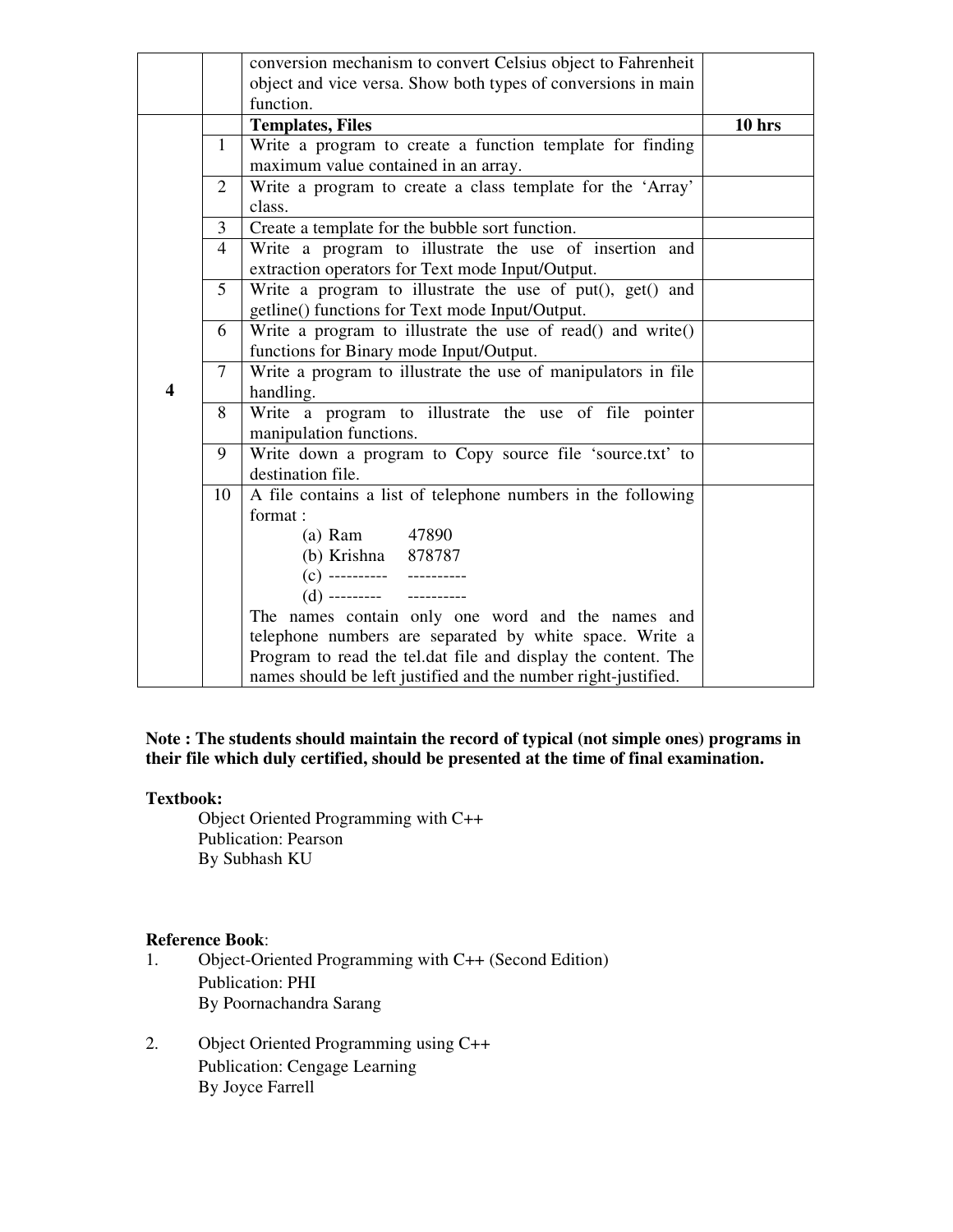3. Object Oriented Programming In C++ Publication: Wiley India Edition By Rajesh K. Shukla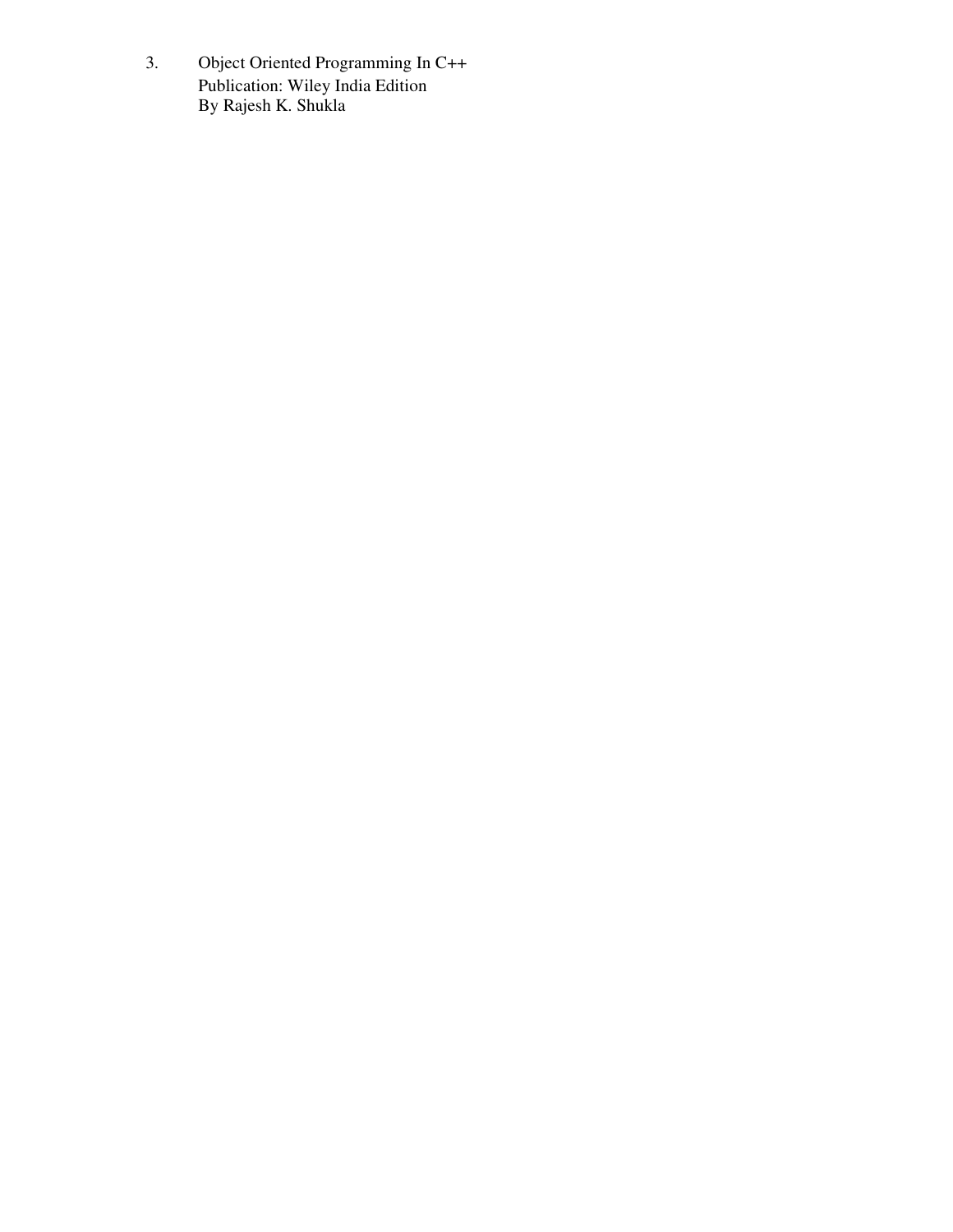# **Foundation Course FC-201(1) Principles of Management**

## **Course Introduction:**

The field of management has undergone a sea change and has today assumed a form of a profession with a well-defined body of knowledge. This knowledge is continuously evolving and new issues and findings are constantly emerging. This field is attracting many people who want to undergo a formal training in this area.

# **Objectives:**

The student would be able

- 1.) To get a basic understanding with reference to working of business organizations through the process of management.
- 2.) To understand the managerial functions of planning and organizing.
- 3.) To discuss on the managerial functions of staffing, directing and controlling.

#### **No. of Credits:** 2 **Theory Sessions per week:** 3 **Teaching Hours:** 40 hours

| <b>UNIT</b> |           | <b>TOPICS / SUBTOPICS</b>                                  | <b>TEACHING</b><br><b>HOURS</b> |
|-------------|-----------|------------------------------------------------------------|---------------------------------|
|             |           | <b>Introduction to Management, Planning and Organizing</b> | 10 hours                        |
|             | $\bullet$ | <b>Management</b>                                          |                                 |
|             |           | Meaning and process of management<br>$\circ$               |                                 |
|             | $\bullet$ | <b>Planning</b>                                            |                                 |
|             |           | Meaning<br>$\circ$                                         |                                 |
|             |           | Planning process<br>$\circ$                                |                                 |
| 1           |           | Planning premises<br>$\circ$                               |                                 |
|             |           | Types of plans - based on breadth and use.<br>$\circ$      |                                 |
|             | $\bullet$ | Organizing                                                 |                                 |
|             |           | Introduction<br>$\bigcap$                                  |                                 |
|             |           | Meaning of organizing<br>$\circ$                           |                                 |
|             |           | Principles of organizing.<br>$\circ$                       |                                 |
|             |           | <b>More on Organizing and Staffing</b>                     | 10 hours                        |
|             | $\bullet$ | <b>Departmentation</b>                                     |                                 |
|             |           | Meaning<br>$\circ$                                         |                                 |
|             | $\bullet$ | <b>Bases of departmentation</b>                            |                                 |
|             |           | Function wise<br>$\bigcirc$                                |                                 |
|             |           | Product wise<br>$\Omega$                                   |                                 |
| 2.          |           | Territory wise<br>$\circ$                                  |                                 |
|             |           | Process wise<br>$\bigcirc$                                 |                                 |
|             |           | Customer wise.<br>$\Omega$                                 |                                 |
|             |           |                                                            |                                 |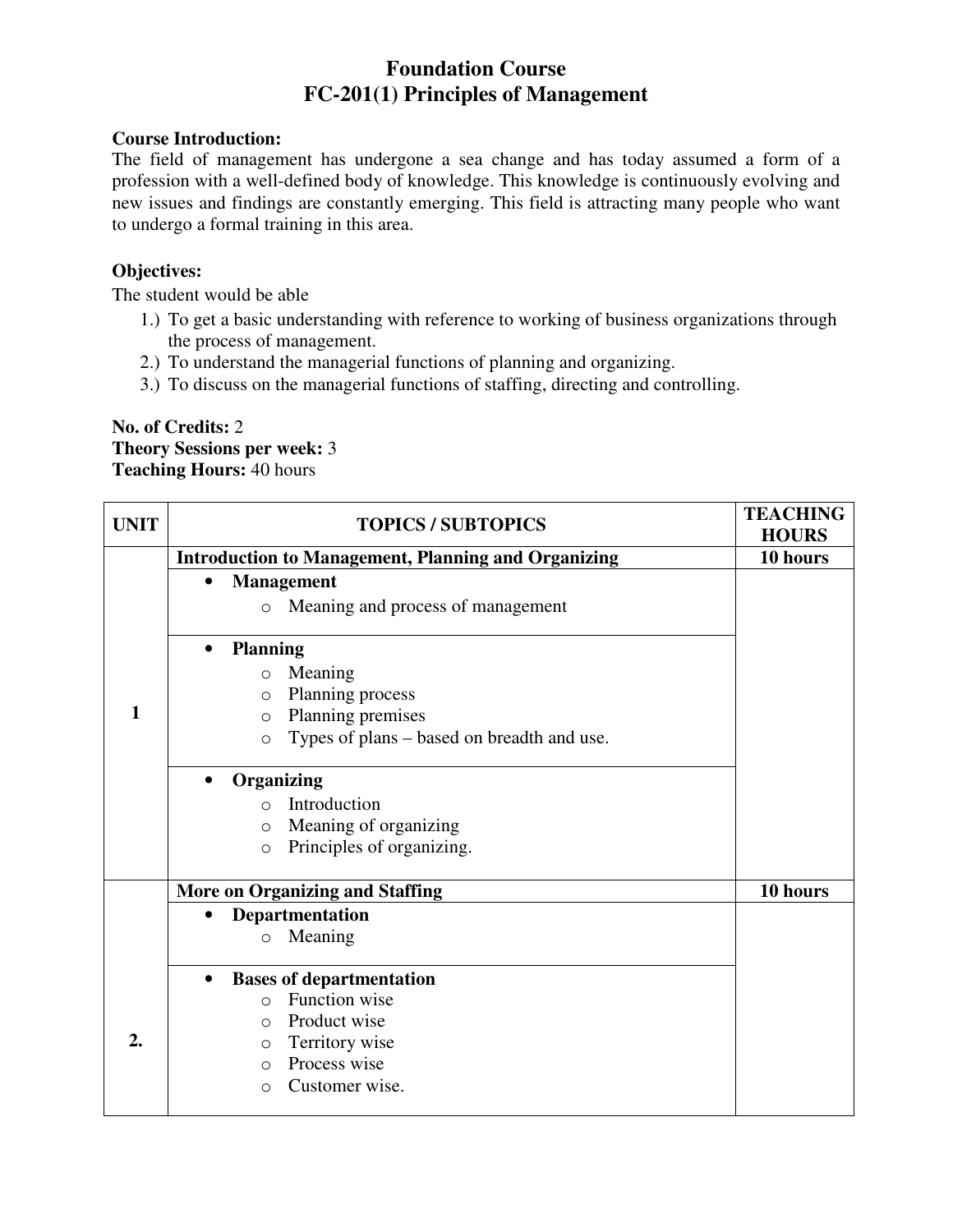|   | <b>Delegation</b>                                               |          |
|---|-----------------------------------------------------------------|----------|
|   | Meaning<br>$\circ$<br>Elements of delegation<br>$\circ$         |          |
|   | Principles of effective delegation.<br>$\circ$                  |          |
|   |                                                                 |          |
|   | <b>Centralization and decentralization</b>                      |          |
|   | Meaning<br>$\circ$                                              |          |
|   | Factors affecting degree of centralization and<br>O             |          |
|   | decentralization.                                               |          |
|   | <b>Staffing</b><br>$\bullet$                                    |          |
|   | Meaning<br>$\circ$                                              |          |
|   | Human Resource Planning<br>$\circ$                              |          |
|   | Meaning<br>ш                                                    |          |
|   | Importance                                                      |          |
|   | <b>Job Analysis</b><br>$\circ$                                  |          |
|   | Meaning                                                         |          |
|   | Importance                                                      |          |
|   | Recruitment<br>$\bigcirc$                                       |          |
|   | Meaning                                                         |          |
|   | Only sources of recruitment                                     |          |
|   | Selection<br>$\circ$                                            |          |
|   | Meaning                                                         |          |
|   | Only the selection process                                      |          |
|   | Training<br>$\circ$                                             |          |
|   | Meaning<br>п                                                    |          |
|   | Methods of training-job rotation<br>п                           |          |
|   | Lectures/conference vestibule(a short note on these)<br>$\circ$ |          |
|   | <b>Directing</b>                                                | 10 hours |
|   | <b>Meaning of directing</b>                                     |          |
|   | <b>Principles of directing</b>                                  |          |
|   | <b>Motivation</b>                                               |          |
|   | Meaning<br>$\circ$                                              |          |
|   | Theories of motivation<br>$\Omega$                              |          |
|   | Herzberg's Two-Factor theory<br>Ξ                               |          |
|   | McGregor's Theory X and Theory Y, Theory Z                      |          |
|   | Leadership                                                      |          |
| 3 | Meaning of leadership<br>$\circ$                                |          |
|   | Types of leadership<br>$\circ$                                  |          |
|   | Autocratic<br>٠                                                 |          |
|   | Democratic<br>п                                                 |          |
|   | Theories of leadership-Blake and Mouton's<br>٠                  |          |
|   | Managerial grid<br>п                                            |          |
|   | Leadership continuum<br>п                                       |          |
|   | Communication<br>$\circ$                                        |          |
|   | Meaning and Importance<br>п                                     |          |
|   |                                                                 |          |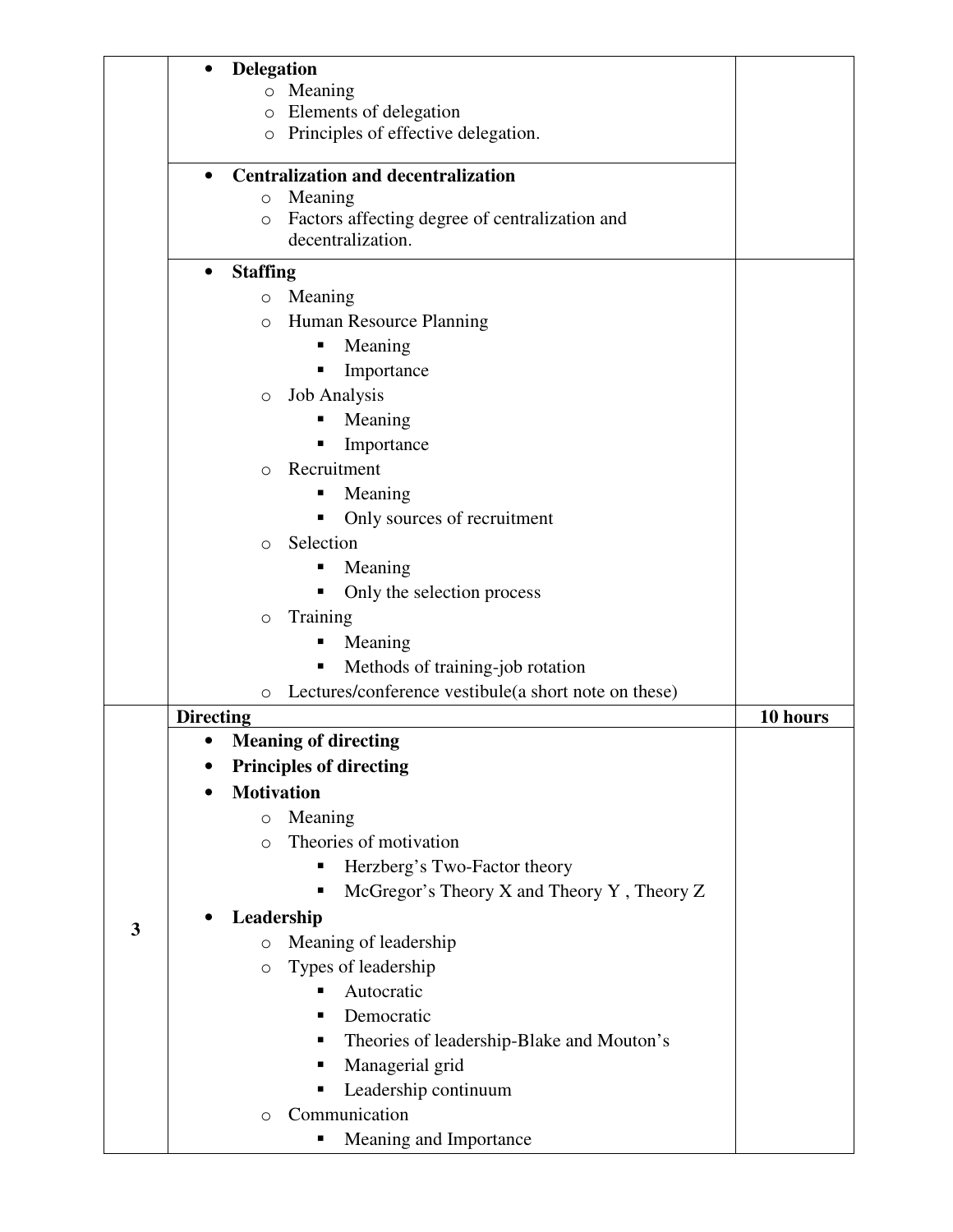| 4 | <b>Control</b>                                                                                                                         | 10 hours |
|---|----------------------------------------------------------------------------------------------------------------------------------------|----------|
|   | <b>Meaning and Nature of control</b><br>$\bullet$<br><b>Importance of control</b><br>$\bullet$                                         |          |
|   | <b>Control process</b><br>$\bullet$                                                                                                    |          |
|   | <b>Essentials/principles of effective control system</b><br>$\bullet$<br><b>Techniques of control-Break-Even Analysis</b><br>$\bullet$ |          |

Principles of Management (Fifth Edition) Publication: Tata McGraw Hill By P C Tripathi, PN Reddy,

# **Reference Book:**

- 1. Fundamental of Management, Concept, application, skill development Publication: Cengage Learning By Robert N. Lussier
- 2. Entrepreneurship and Managemen Publication: Pearson By: S. Nagendra, VS Manjunath
- 3. Management-Concept, Practice and Cases Publication: Tata McGraw Hill(first Edition-2010) By: Karminder Ghuman and K. Aswathapa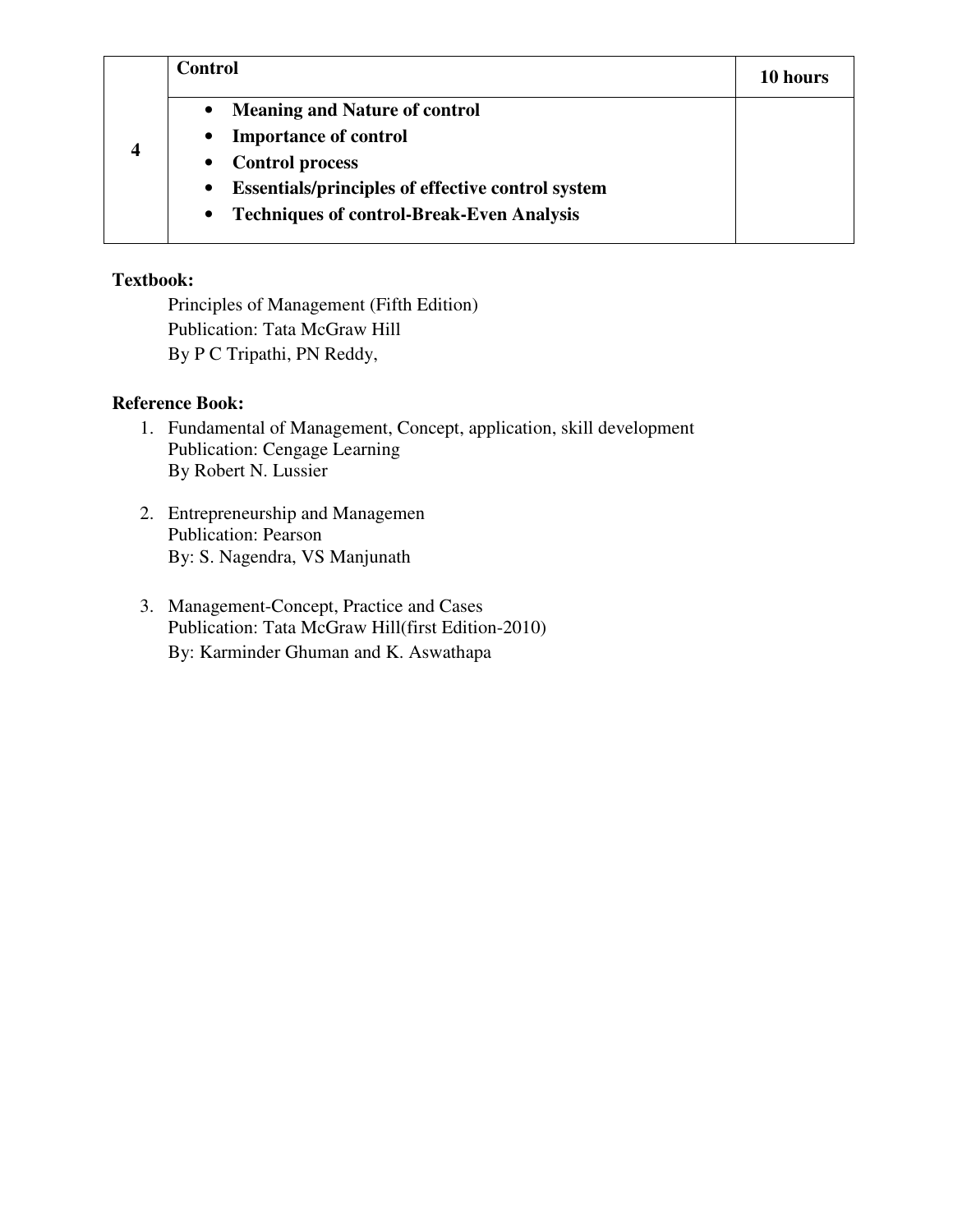# **Foundation Course FC-201(2) Mass Communication**

#### **Course Introduction:**

With the advances in ICT, the new methods of mass communication have been developed. More and more, radio, TV channels as well as news papers are been made available to the society. Since, the student having good knowledge of ICT will have openings in mass media field. It is essential that the student should know different aspects of mass media and communication. This subject makes an attempt to expose the students to the role of electronic and print media, in corporate as well as societal communication.

## **Objectives:**

- 1.) To gain understanding of mass communication and its processes.
- 2.) To become aware of the effects of mass media upon society.
- 3.) To understand the theoretical underpinnings and ethical standards within mass media fields.
- 4.) To enhance media literacy.
- 5.) To learn about the norms and practices within mass media fields.

# **No. of Credits:** 2 **Theory Sessions per week:** 3 **Teaching Hours:** 40

| <b>UNIT</b>  | <b>TOPICS / SUBTOPICS</b>                        | <b>TEACHING</b><br><b>HOURS</b> |
|--------------|--------------------------------------------------|---------------------------------|
|              | <b>Mass Communication: An Overview</b>           | 10 hours                        |
|              | Mass Communication & Society<br>$\bullet$        |                                 |
|              | Uses & Effects                                   |                                 |
|              | Content of Media                                 |                                 |
|              | Impact of Mass Media on children, women & others |                                 |
| 1            | Target Audience & Objectives                     |                                 |
|              | Cultural Context & Psychology                    |                                 |
|              | Technology in Communication                      |                                 |
|              | Various Media                                    |                                 |
|              | Convergence & New Media: E-Commerce, E-learning  |                                 |
|              | <b>Effective Presentation Skills</b>             |                                 |
|              | <b>Print Media &amp; Corporate Communication</b> | 10 hours                        |
|              | Newspapers<br>$\bullet$                          |                                 |
|              | Magazines                                        |                                 |
|              | What is news?                                    |                                 |
|              | News Values, Types & Sources                     |                                 |
| $\mathbf{2}$ | Role of Editors & Reporters                      |                                 |
|              | Technology used in print media                   |                                 |
|              | Content analysis of newspaper<br>٠               |                                 |
|              | What is Corporate Communication?                 |                                 |
|              | In-house Communication                           |                                 |
|              | Corporate Identity: Definition & Types           |                                 |
|              |                                                  |                                 |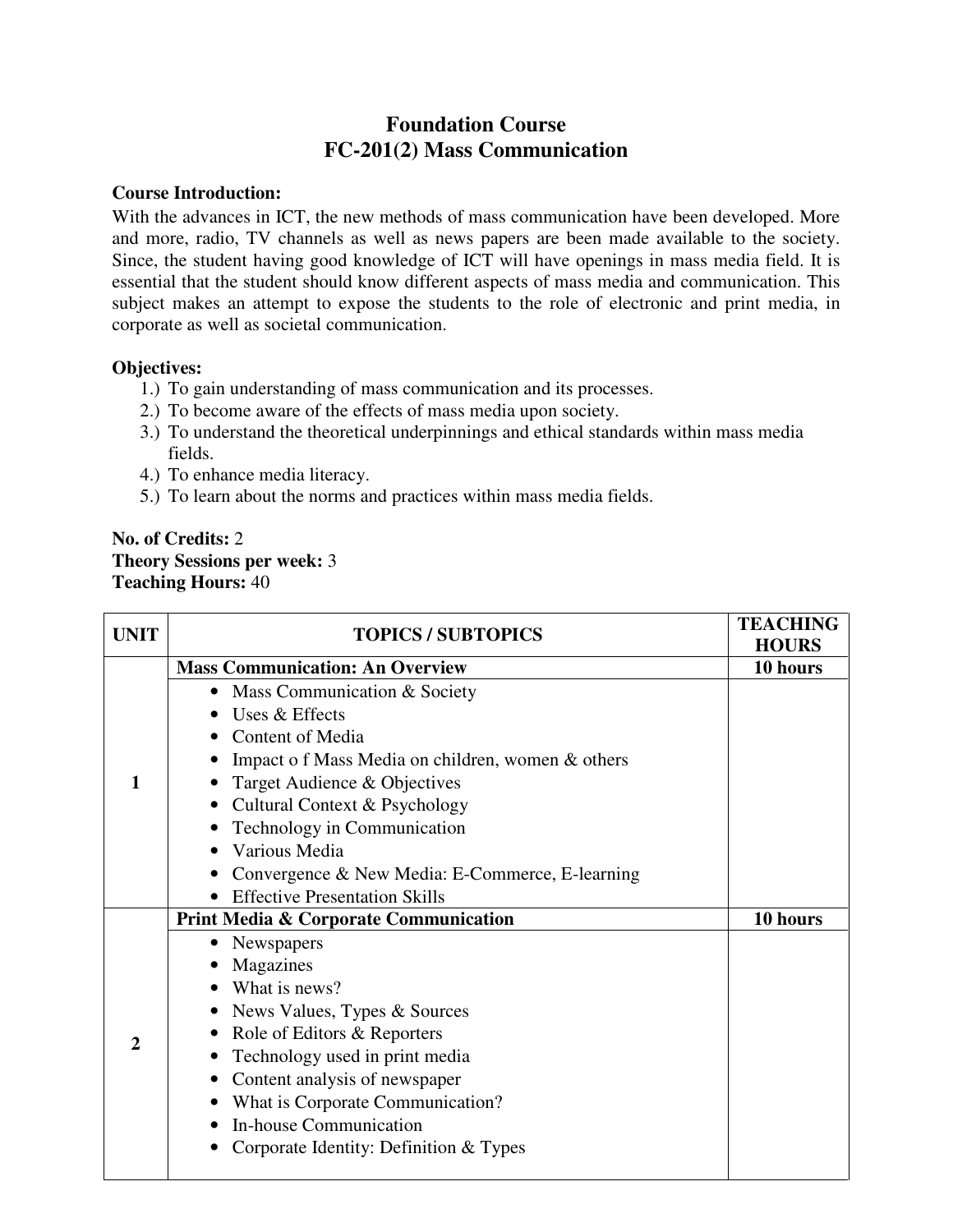| 3                | Radio                                      | 10 hours |
|------------------|--------------------------------------------|----------|
|                  | Importance of Spoken words                 |          |
|                  | Strength & Weaknesses of Radio as a Medium |          |
|                  | <b>Functioning of Radio Stations</b>       |          |
|                  | Public & Private Radio Stations            |          |
|                  | Different Production Formats & Genres      |          |
|                  | • Technology in Radio                      |          |
|                  | Ethics in Broadcasting                     |          |
| $\boldsymbol{4}$ | <b>Television</b>                          | 10 hours |
|                  | • Basics of Photography                    |          |
|                  | Early Experiments of Television            |          |
|                  | (SITE, KCP, Jhabua project, etc)           |          |
|                  | • Developing Ideas $&$ Script Writing      |          |
|                  | • TV Production Formats                    |          |
|                  | Planning & Budgeting                       |          |
|                  | Camera Compositions, Framing, Movements    |          |
|                  | Editing                                    |          |
|                  | Television Crew & Functioning of Studio    |          |
|                  | E-Content                                  |          |

# **Reference Book**:

1. Mass Communication in India Publication: JAICO Publications By Keval J. Kumar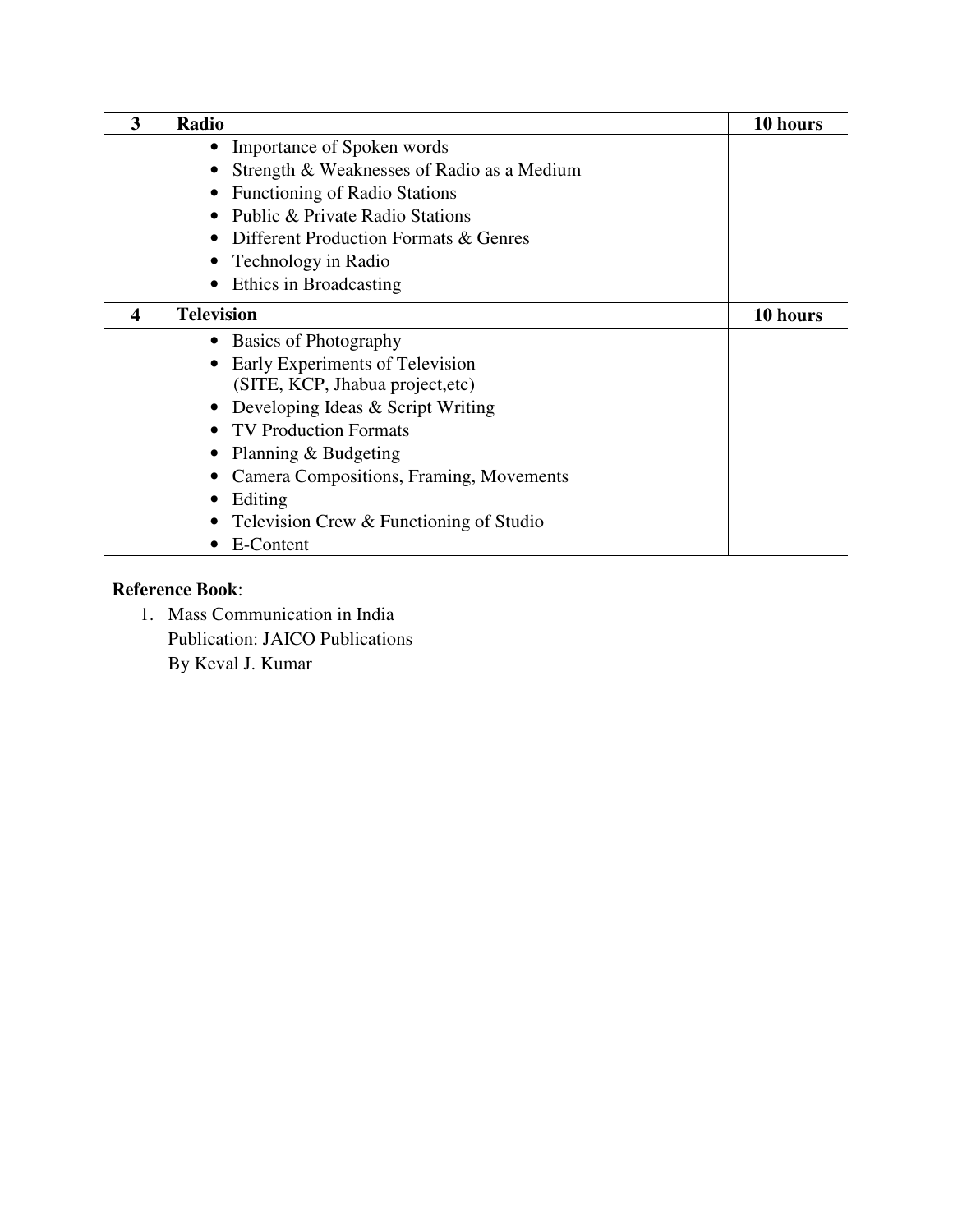# **Elective Course EC-201(1) Soft Skills Development**

#### **Course Introduction:**

In the age of liberalization, privatization and globalization, the need has arisen to inculcate such habits and attitudes which help students to adapt to the occupational set-ups. Such behavioral competencies are known as Soft Skills.

#### **Objectives:**

- 1.) To help students do well in academics.
- 2.) To motivate students to personal and professional growth.
- 3.) To provide students with tools for success and character building.

**No. of Credits:** 2 **Theory Sessions per week:** 2 **Teaching Hours:** 20

| <b>UNIT</b>    | <b>TOPICS / SUBTOPICS</b>                                              |  |  |
|----------------|------------------------------------------------------------------------|--|--|
|                | <b>Changing Ourselves to Change the World</b>                          |  |  |
|                | Understanding what are soft skills,<br>$\bullet$                       |  |  |
|                | Realizing the need for personality growth and development for a better |  |  |
|                | life and a better world,                                               |  |  |
| 1              | Need for Soft Skills in today's world,                                 |  |  |
|                | Learning to recognize our wants and our choices, Anticipating and      |  |  |
|                | understanding changes,                                                 |  |  |
|                | Preparing and dealing with change: Reacting to change in our lives;    |  |  |
|                | attitudinal barriers to change                                         |  |  |
|                | <b>Time Management and Stress Management</b>                           |  |  |
|                | Importance of Time Management, How to regulate the way you spend       |  |  |
| $\overline{2}$ | time, Identifying and eliminating time wasters, Strategies for         |  |  |
|                | Managing Time,                                                         |  |  |
|                | Understanding stress: Causes of Stress and its consequences,           |  |  |
|                | Techniques to manage stress                                            |  |  |
|                | <b>Reading Skills</b>                                                  |  |  |
|                | <b>Importance of Reading</b><br>$\bullet$                              |  |  |
|                | Pleasure of Reading                                                    |  |  |
| 3              | Types of Reading                                                       |  |  |
|                | Calculating Reading speed and Accuracy                                 |  |  |
|                | Techniques to read faster and better                                   |  |  |
|                | Technique of SQ3R, Practising Comprehension                            |  |  |
|                | How to identify the core ideas of reading material                     |  |  |
|                | <b>Writing and Speaking Skills</b>                                     |  |  |
|                | Importance of writing effectively<br>$\bullet$                         |  |  |
| 4              | Methods of writing better                                              |  |  |
|                | Selecting a topic, Knowing your audience                               |  |  |
|                | Writing an outline, Researching, Organizing, Writing and revising      |  |  |
|                | drafts,                                                                |  |  |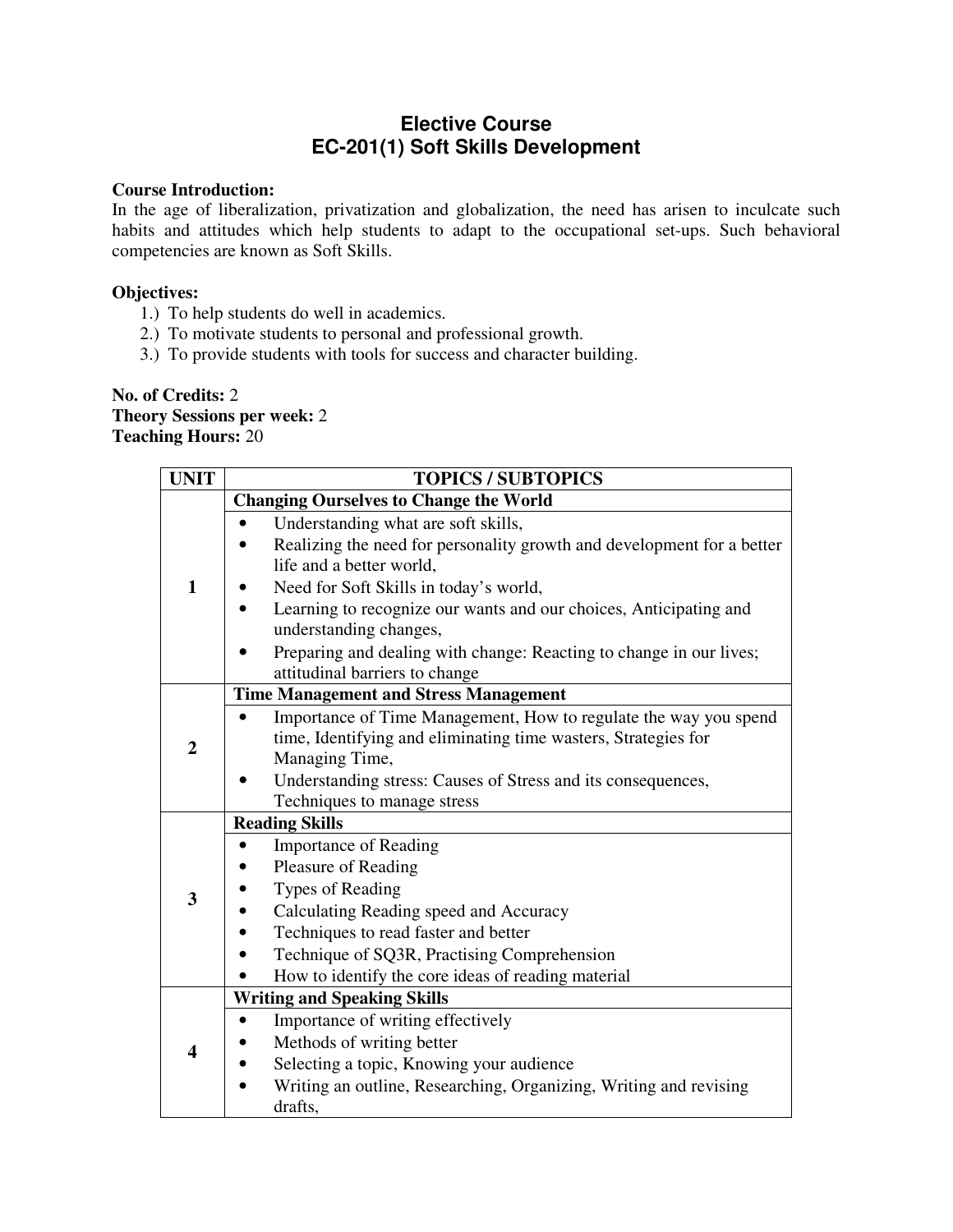|  | Making quick notes                      |
|--|-----------------------------------------|
|  | Writing your resume and covering letter |

#### **Text Book**:

The ACE of Soft skills Publication: Pearson By Gopalaswamy Ramesh, Mahadevan Ramesh

Corporate Skills Publication: Rupa & Co 2010, New Delhi. By Gulati, Sarvesh

#### **Reference Books:**

- 1. Soft Skill for Everyone Publication: Cengage By Jeff Butterfield
- 2. Contemporary Business Communication By Scott Ober
- 3. Business Communication Today By Bovee, Thill, Schazman
- 4. Enrich your English By CIEFL (Academic Skills book)
- 5. Contemporary English Grammar By Raymond Murphy
- 6. Essential English Grammar By Raymond Murphy
- 7. English and Soft skills Publication: Orient Blackswan By S.P.Dhanavel: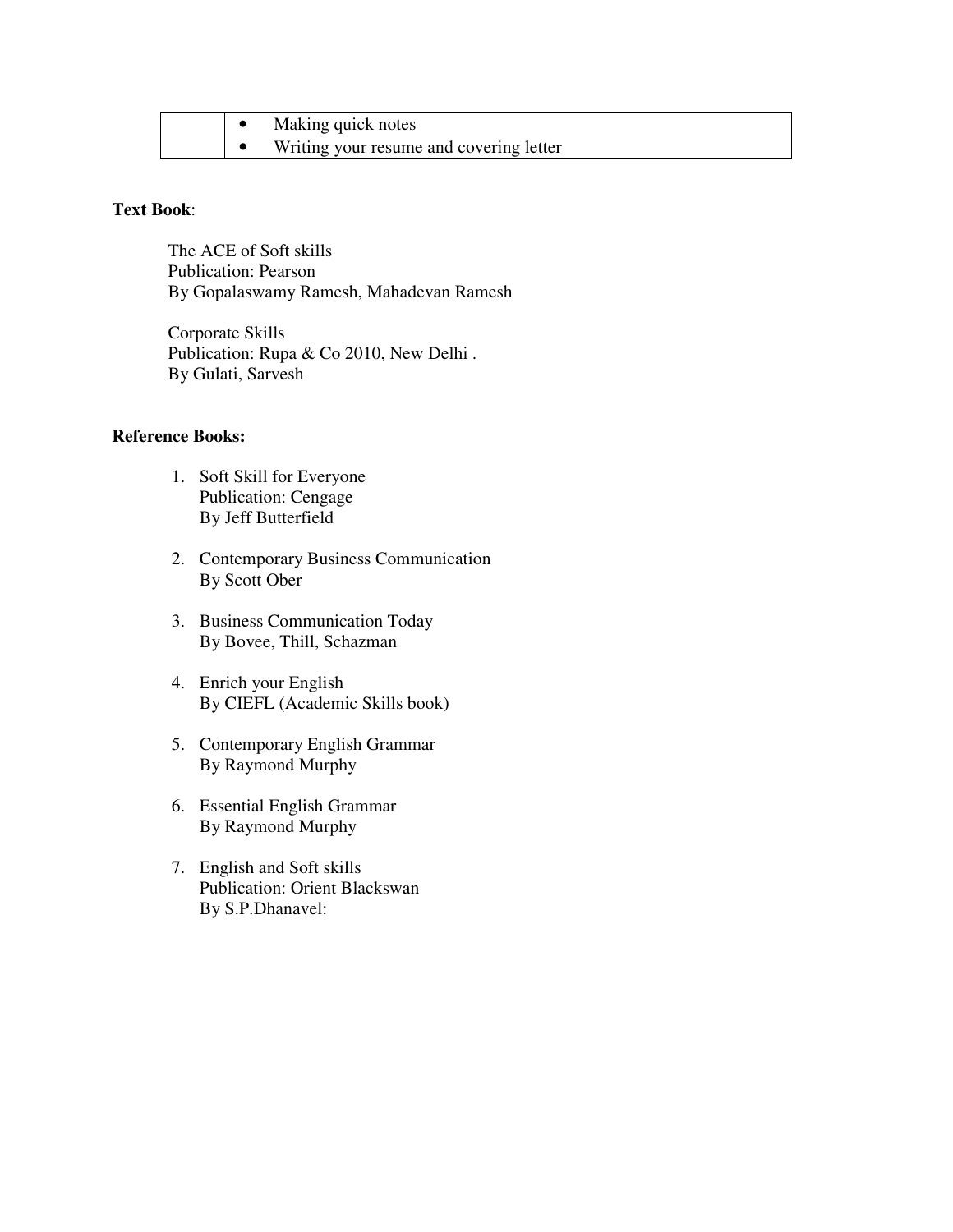# **Elective Course EC-201(2) Carbon Credit**

**No. of Credits:** 2 **Theory Sessions per week:** 2 **Teaching Hours:** 20

Syllabus and text book as per B.S.C Syllabus Semester III Elective Course.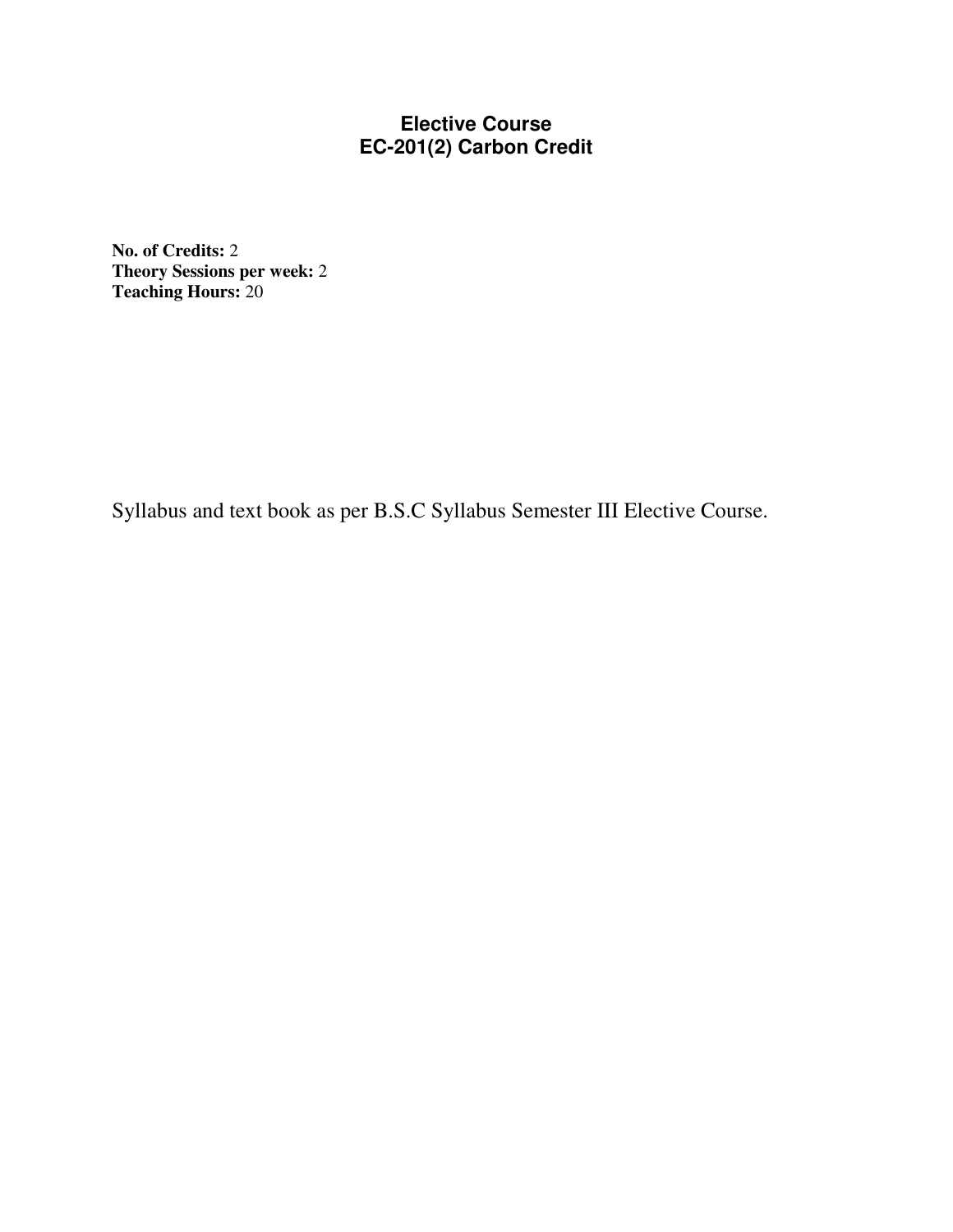# **Elective Course EC-201(3) Learning from Great Indian Thinkers**

### **Course Introduction:**

This course aims at revisiting the Indian culture with the objective of inspiring students to become better citizens. The course is designed to adopt any pedagogy suited to teach the values, ethics and works of some of the world renowned thinkers who have changed history and brought about a renaissance in the cultural and spiritual heritage of mankind.

# **No. of Credits:** 2 **Theory Sessions per week:** 2 **Teaching Hours:** 20 hours

| <b>UNIT</b>    | <b>TOPICS / SUBTOPICS</b>         |                                                           |  |
|----------------|-----------------------------------|-----------------------------------------------------------|--|
|                | <b>Extracts from</b>              |                                                           |  |
|                |                                   | <b>Ancient India: (Any three)</b>                         |  |
|                | $\circ$                           | The Vedas                                                 |  |
|                | O                                 | Stories from the Mahabharata                              |  |
|                | $\circ$                           | Ramayana and Bhagvad Gita                                 |  |
|                | $\Omega$                          | Tales from the Buddha's Life/Jataka                       |  |
|                | $\Omega$                          | Tales from the life of Mahaveer/Jain stories and folklore |  |
|                | $\circ$                           | Upanishadic and Pauranic Stories                          |  |
| 1              | $\circ$                           | Extracts from the Sangam Literature, the Milinda Panho,   |  |
|                |                                   | the Arthasshastra, and the Charak Samhita                 |  |
|                | O                                 | Foreign travelers account                                 |  |
|                | $\circ$                           | Life stories of Panini, Gargi, Maitreyi, Aryabhatta       |  |
|                | $\Omega$                          | Varahmihira                                               |  |
|                | $\Omega$                          | Ashtavakra                                                |  |
|                | $\circ$                           | Shankracharya                                             |  |
|                | $\bigcirc$                        | Charvak                                                   |  |
|                | <b>Extracts from life stories</b> |                                                           |  |
|                | $\bullet$                         | <b>Modern India(Any three)</b>                            |  |
|                | $\circ$                           | Raja Ram Mohan Roy                                        |  |
|                | $\Omega$                          | <b>Iswar Chand Vidyasagar</b>                             |  |
|                | $\Omega$                          | Swami Dayanand, Saraswati                                 |  |
| $\overline{2}$ | $\Omega$                          | Swami Vivekananda                                         |  |
|                | $\circ$                           | Rabindranath Tagore                                       |  |
|                | $\circ$                           | P.C. Ray                                                  |  |
|                | $\circ$                           | Swami Sahajanand Saraswati                                |  |
|                | $\circ$                           | Sarvapalli Radhakrishnan                                  |  |
|                | $\bigcirc$                        | Sri Aurobindo                                             |  |
|                | $\Omega$                          | Veer Savarkar                                             |  |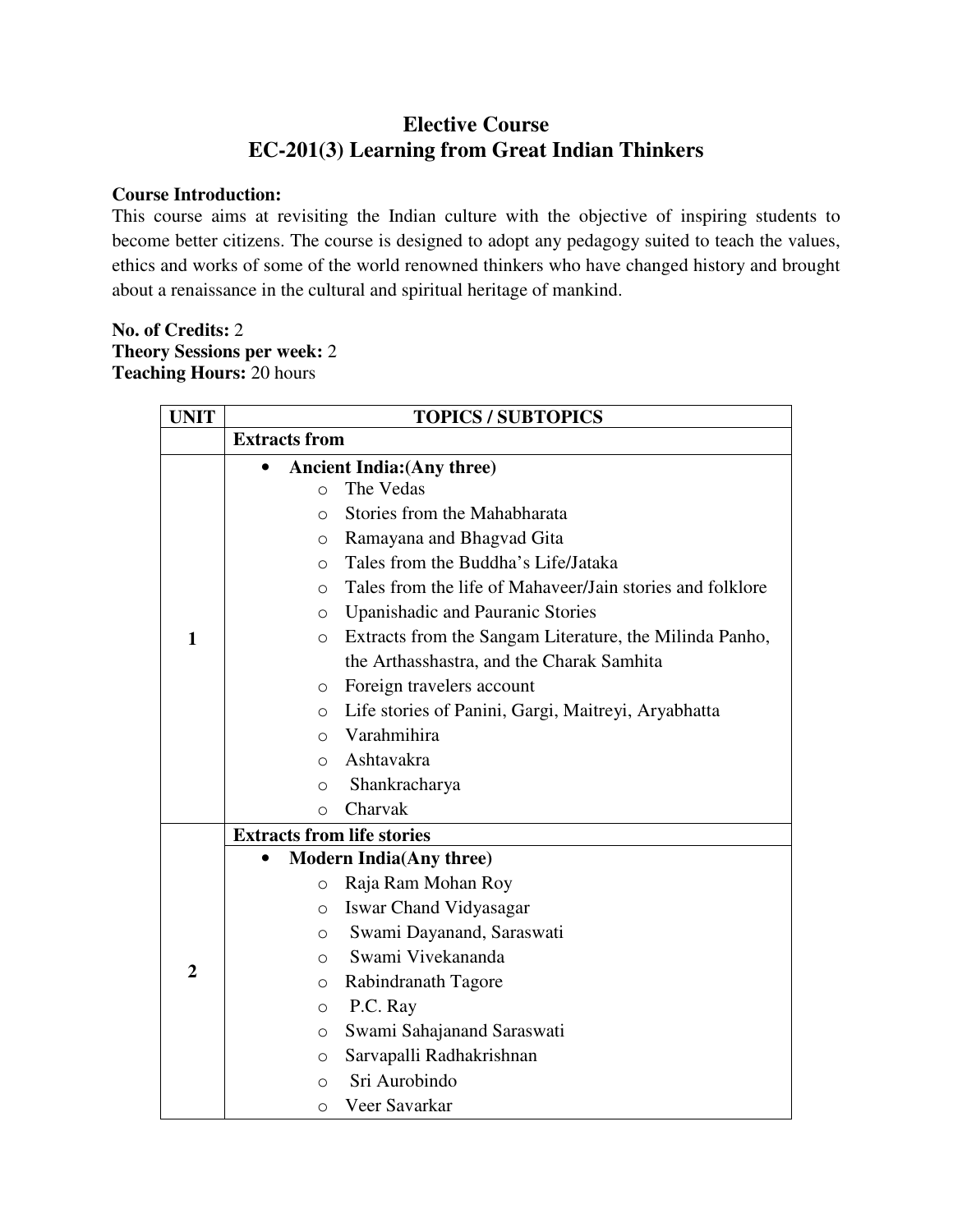|   | $\circ$      | Sardar Patel                                      |
|---|--------------|---------------------------------------------------|
|   | O            | <b>Bal Gangadhar Tilak</b>                        |
|   | O            | Gopal Krishna Gokhale                             |
|   | $\circ$      | Mohandas Karamchand Gandhi                        |
|   | $\circ$      | Subhashchandra Bose                               |
|   | $\circ$      | Jawaharlal Nehru                                  |
|   | $\circ$      | Dr. Baba Saheb Ambedkar                           |
|   | O            | Vinoba Bhave                                      |
|   | $\circ$      | Jayprakash Narayan                                |
|   | O            | Sarojini Naidu                                    |
|   | O            | Madam Bhikaji Kama                                |
|   | $\circ$      | Ram Manohar Lohia                                 |
|   | $\circ$      | FieldMarshall Manekshaw                           |
|   | $\circ$      | Pandit Madan Mohan Malaviya                       |
|   |              | <b>Extracts from the life stories of</b>          |
|   |              | <b>Contemporary Indian Leaders: (any three)</b>   |
|   | $\circ$      | K.R. Narayanmurthi                                |
|   | $\circ$      | Azim Premji                                       |
|   | $\circ$      | A.P.J. Abdul Kalam                                |
|   | O            | Jagdish chandra Bose                              |
|   | $\circ$      | Ramanujan, Meghnad Saha                           |
|   | $\circ$      | Vikram Sarabhai                                   |
|   | $\circ$      | <b>Mother Teresa</b>                              |
| 3 | $\circ$      | Dhirubhai Ambani                                  |
|   | $\circ$      | J.R.D Tata                                        |
|   | O            | Ghanshyam Das Birla                               |
|   | $\circ$      | L. N. Mittal                                      |
|   | O            | Subhash Chandra                                   |
|   | О            | Baba Amte, Varghese Kurien                        |
|   | $\circ$      | Ela Bhatt                                         |
|   | $\circ$      | Medha Patkar                                      |
|   | O            | Nandan Nilekani, Gita Piramal, C.K. Prahlad       |
|   | $\circ$      | Case Study-Setting Goals at State Bank of Vermont |
|   |              | <b>Extracts from the life stories of</b>          |
|   |              | Philosophers(all eras) (any three):               |
|   | $\circ$      | J. Krishnamurty                                   |
| 4 | O<br>$\circ$ | Rajneesh (Osho)<br>Ram krishna Paramhansa         |
|   | $\circ$      | Raman Maharshi                                    |
|   | O            | Amartya Sen                                       |
|   | $\circ$      | Maharshi Arvind                                   |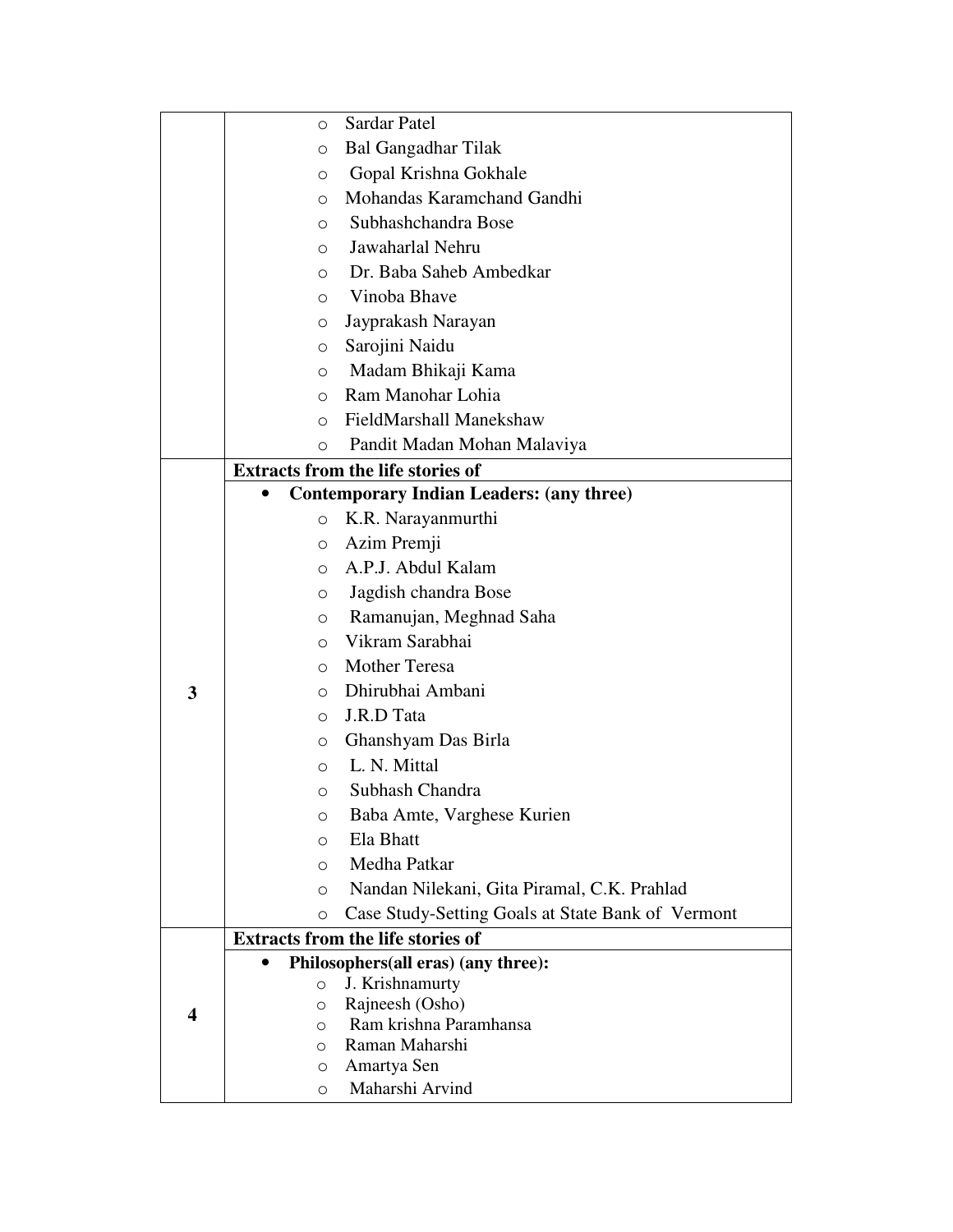# **Elective Course EC-201(4) Introduction to Indian Constitution**

# **Course Introduction:**

To create awareness of Fundamental Law of the land and generate common civic sense.

# **Objectives:**

The Student will be able to:

- 1.) Understand the basic features of the Constitution of India, as set out in the Preamble.
- 2.) Identify your fundamental rights and learn how they can be enforced.
- 3.) See how the Directive Principles of State Policy influence the law makers of the country.
- 4.) Get an understanding of your fundamental duties.

**No. of Credits:** 2 **Theory Sessions per week:** 2 **Teaching Hours:** 20

| <b>UNIT</b>      | <b>TOPICS / SUBTOPICS</b>                              |  |  |
|------------------|--------------------------------------------------------|--|--|
|                  | <b>Introduction to Constitution of India</b>           |  |  |
|                  | The Background                                         |  |  |
| $\mathbf{1}$     | Making of the Constitution                             |  |  |
|                  | <b>Basic Principles</b>                                |  |  |
|                  | The Philosophy of the Constitution                     |  |  |
|                  | <b>More on Constitution of India</b>                   |  |  |
|                  | Salient Features of the Constitution                   |  |  |
| $\boldsymbol{2}$ | Special Features of the Constitution                   |  |  |
|                  | The Preamble                                           |  |  |
|                  | The Union and Its Territory                            |  |  |
|                  | Citizenship                                            |  |  |
|                  | <b>Fundamental Rights &amp; Duties</b>                 |  |  |
|                  | <b>Introduction of Fundamental Rights</b><br>٠         |  |  |
|                  | <b>Right to Equality</b><br>$\bullet$                  |  |  |
|                  | The Right to Freedom                                   |  |  |
|                  | The Right against Exploitation                         |  |  |
| 3                | The Right to Freedom of Religion<br>$\bullet$          |  |  |
|                  | <b>Cultural and Educational Rights</b><br>$\bullet$    |  |  |
|                  | A Right to Constitutional Remedies                     |  |  |
|                  | An Assessment                                          |  |  |
|                  | The Directive Principles of State Policy<br>$\bullet$  |  |  |
|                  | <b>Fundamental Duties</b>                              |  |  |
|                  | <b>Members In Parliament, Judiciary and Federalism</b> |  |  |
|                  | The Union Executive<br>$\bullet$                       |  |  |
|                  | The Vice President and the Attorney-General            |  |  |
| 4                | The Union Legislature – The Parliament of India        |  |  |
|                  | Legislative Procedure                                  |  |  |
|                  | The Union Judiciary - the Supreme Court                |  |  |
|                  | The Machinery of Government in the States              |  |  |